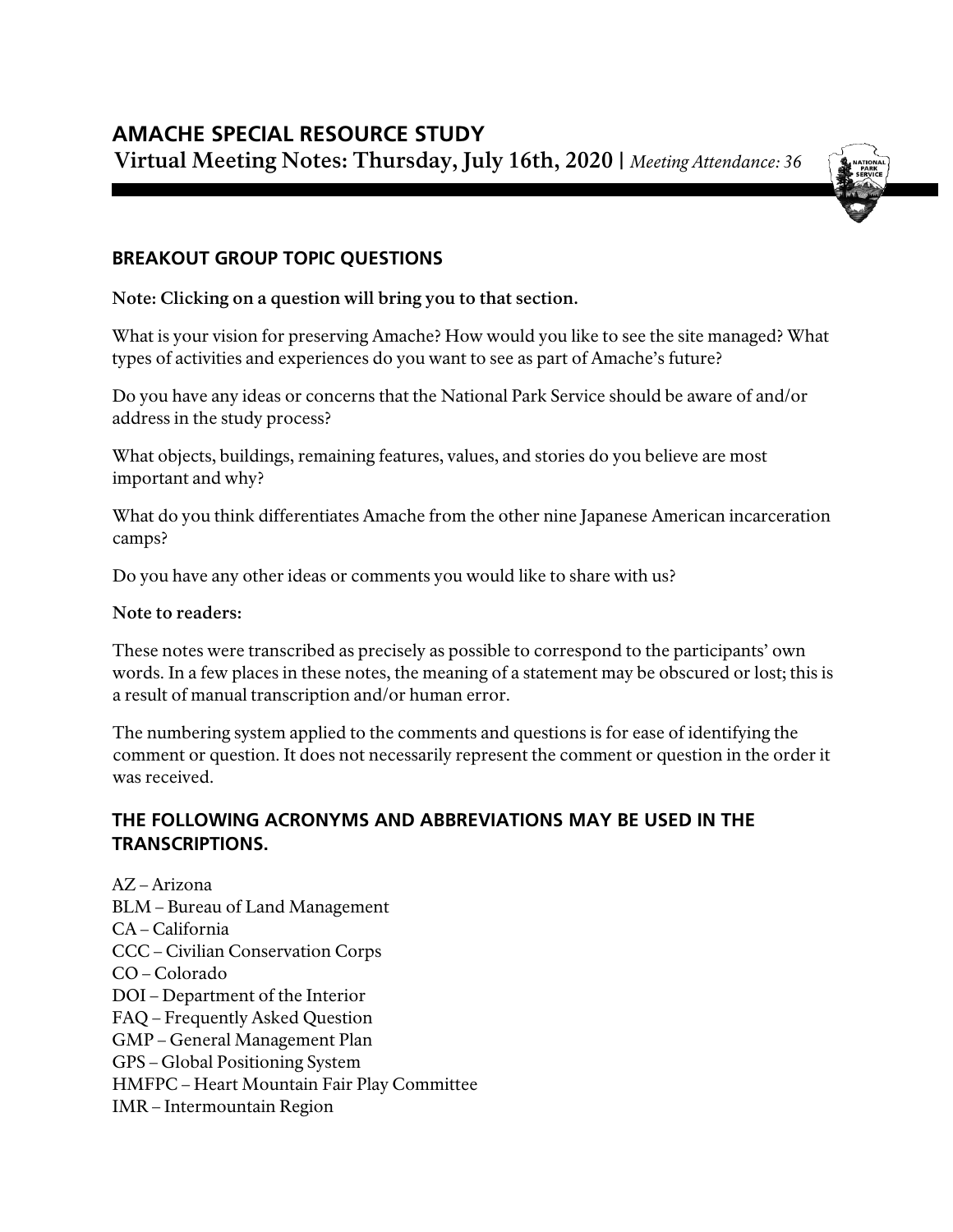JA – Japanese American JACL – Japanese American Citizens League JACS – Japanese American Confinement Sites program JANM – Japanese American National Museum KA – Kansas MP – military police NEPA – National Environmental Policy Act NHL – National Historic Landmark NHS – National Historic Site NPS – National Park Service OR – Oregon POW – prisoner of war QR – quick response SF – square feet SHPO – State Historic Preservation Officer SRS – Special Resource Study TCP – Traditional Cultural Property TL – Tule Lake USFS – U.S. Forest Service VC – Visitor Center WRA – War Relocation Authority WWII – World War II WY – Wyoming YMCA – Young Men Christian's Association WY – Wyoming

# <span id="page-1-0"></span>**What is your vision for preserving Amache? How would you like to see the site managed? What types of activities and experiences do you want to see as part of Amache's future?**

#### **Breakout Group 1.**

1. I can share a little bit about what was done at Heart Mountain: the near-term objective was to create a monument because there were so many people stopping by and wondering where the camp used to be. The local residents created the first monument, and we kept on building from there. A monument is fine, very appropriate as an initial first step, but we wanted to literally create a world class educational center to educate people about what happened. Not only at Heart Mountain, but all the sites. A lot has happened along the way. Ten years ago, we built a learning center and are continuing to expand the center to make it more of an appropriate facility that can accommodate more people. We are also continuing our improvements for the rest of the infrastructure of the camp: bringing in barracks, restoring existing ones, and so on and so forth. So that's our general plan. We focus on education, especially for younger people. You may want to consider some of these things for Amache.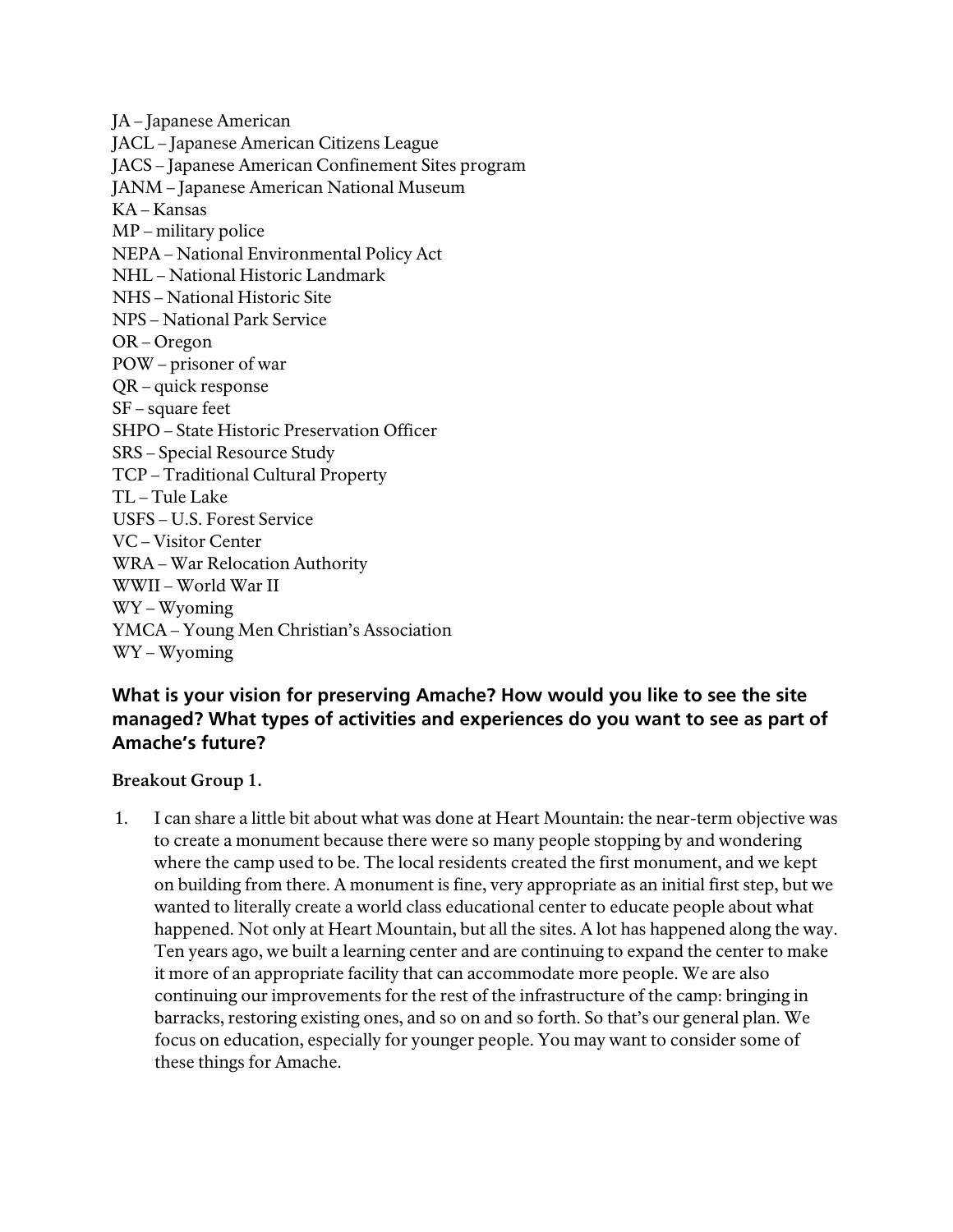- 2. I agree with the former comment. There should be a facility that educates people and explains why Amache existed and what happened there. I have seen interpretive centers from the NPS and have been impressed, also with the staffing at parks and different places. The kind of information provided by staff, and their knowledge, is impressive. The kind of information we can get from staff and how much knowledge they carry with them and are able to impart to the public is a great opportunity. I hope that sort of thing can continue on. I really look to what John Hopper has done with both the museum in Granada and what his students do on the grounds. I would think that some kind of continuation and assistance with those efforts should continue—having the barracks put in to show people what Amache was like, things of that nature. The grounds at Amache are pretty large, so I'm not entirely sure of how the park service would manage that entire place. Dr. Clark has an archeology project that goes on out there, and Amache could be a good continued lab space for that type of education. As for the last thing, I also visited Sand Creek which I believe is also part of the—as some people described it—"Tragedy Road." I personally see a great deal of connection between what happened [at] Sand Creek and Amache. There is a definitive link in my mind, and I would hope that educating the public about this connection could (and needs to) be done. Part of it comes from the current climate in this country, but those events are not unrelated and I would hope that this is brought out.
- 3. It's remarkable all that already occurs at Amache and all of the different groups involved: the archeology students, John Hopper and his students doing the bulk of the labor on a day-to-day basis and running the museum. There are so many people already involved and I think there are so many times when they'd like to expand and take on larger projects, but they are worried about having the infrastructure to be able to do that. It would be great if all of these partnerships which already exist would have a stronger undergirding to support them, assisting those involved in continuing their amazing work and taking on larger projects. I know that a stronger foundation of support in managing the site would help those already involved [to] regroup, catch their breath, and do some strategic planning for what they'd like to see in the future. In terms of interpretation, as is the case for many sites prior to designation, tours have been reliant on whether you can get connected with an individual to give you one. It would therefore be great to have a public space and facility for artifacts. Some artifacts are at the museum now, but many are in private hands. It would be good know that there is permanent care for collections to continue, and to be preserved and interpreted. John Hopper and his students could use the support so they don't have to take all the work on alone, from mowing the yard to putting bricks on the barrack's floor. I would love to see the infrastructure in place and more support for all these people who are passionate and doing a lot of work.
- 4. Amache, in my opinion, has archeological artifacts that can be used to educate visitors. Given the building foundations, there is the potential to use virtual reality to show more than other[s] at other sites. The cost may be prohibitive. A partnership with the City of Granada should be explored. A unique aspect is also the past work already done with the public private partnership in the camp group.
- 5. After 12 years of working with the stakeholders at Amache, I noticed a couple of repetitive themes or requests. There was a 2007 interpretive plan, which was created in conjunction with the NPS and a lot of the stakeholders. More stakeholders have joined, some have left,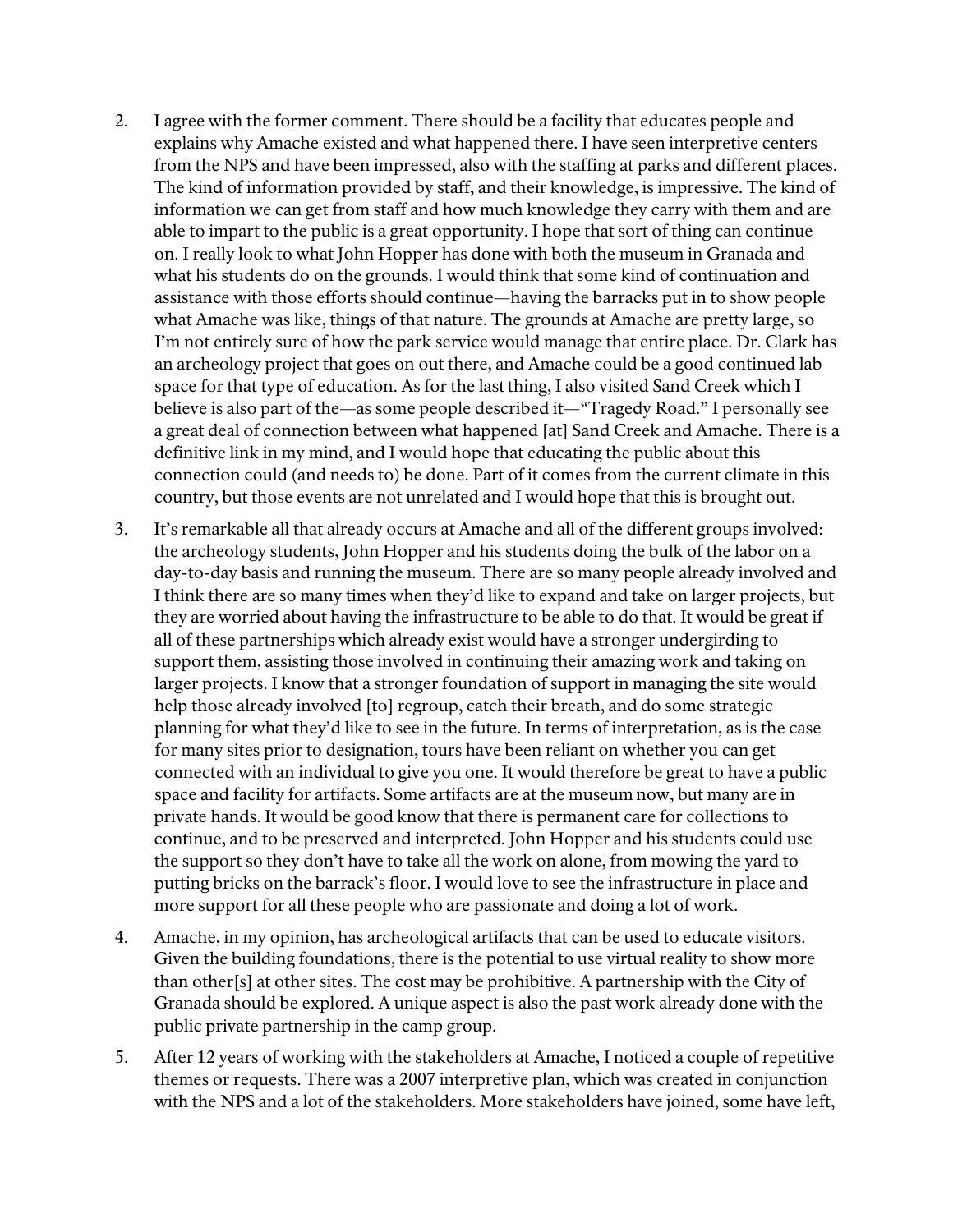and groups have changed. I have numerous thoughts in my head but a lot of them relate to organizational structure and combining all these disparate groups into one so they can support one another [and] also to have organizational support taking place. I've heard for many years that stakeholders want a visitor center. It could be a starting point at the northern location to help orient and lead people down to the southern location where we have focused a lot of our time building up a barrack, or as a means to direct visitors to other points of interest ([for example] archeological sites in situ). One of the 2007 goals was to build a barrack block and we accomplished a lot of that, but not all of it. I think still that a visitor center looms in peoples' minds. Moreover, holistically creating a larger interpretive cohesion in terms of what is happening on site would be important because so much has happened in the last 10 years. It would be really great to revisit a lot of the interpretive goals and visions for the site—that would be the most important from my standpoint.

- 6. Building on previous comments, a unique aspect is the relationship historically between Amache and the town of Granada. Currently, I know there's a lot of concern over the future of that small town. The city even donated a building to Amache that they weren't able to sell. That being said, I think the grand vision for Amache is to have a preserved site with all of these great resources that folks would come to see, especially since it's unique in being kind of located in the Midwest. The site could draw in people to also support the town of Granada.
- 7. Folks in this room have spoken about the town and I find that fascinating and unique. The Amache story, I understand, is very different compared to the other sites. I'm thinking of Granada, as well as the stories of the folks that were imprisoned at Amache. Then there's this amazing talent and ability of the NPS to take that story and then have it be, ideally—I know it takes years and years and it's always very fluid—but have it be a story that can be told in partnership with stakeholders. On a similar note, in talking about the Sand Creek Massacre, I think there was a really good point brought up about that nexus. The tribal liaison at Sand Creek, she does this all the time. That park is working with the tribes to tell that story. I know there are so many different examples of that at the NPS, in having a concrete, official partnership that is fluid and grows, with the NPS investigating the history and having the ability to refine and improve the story. I went a little further and talked about partnership, but I do think it comes back to that uniqueness of Granada and telling the story before the war, after the war, and then to the present day, for future generations. The last thing I'd like to say—and please correct me if I'm wrong—is that the area doesn't necessarily need to include the entire space of the Amache site but could also be one square mile, correct? The one that is within the National Historic Landmark Boundary that contained the traditional blocks. It could be that focusing on that is a good idea, because the whole area might be a little confusing and overwhelming for people in terms of resources, cost, and management by the NPS.
- 8. Manzanar has an audio guide for self-driving around the grounds. If it's not possible to allow vehicles into the area, I might suggest using audio guides and sign boards (like at Minidoka) to direct visitors. Topaz has a connection with the town of Delta, where the museum is located, which is much farther than Amache is from Granada.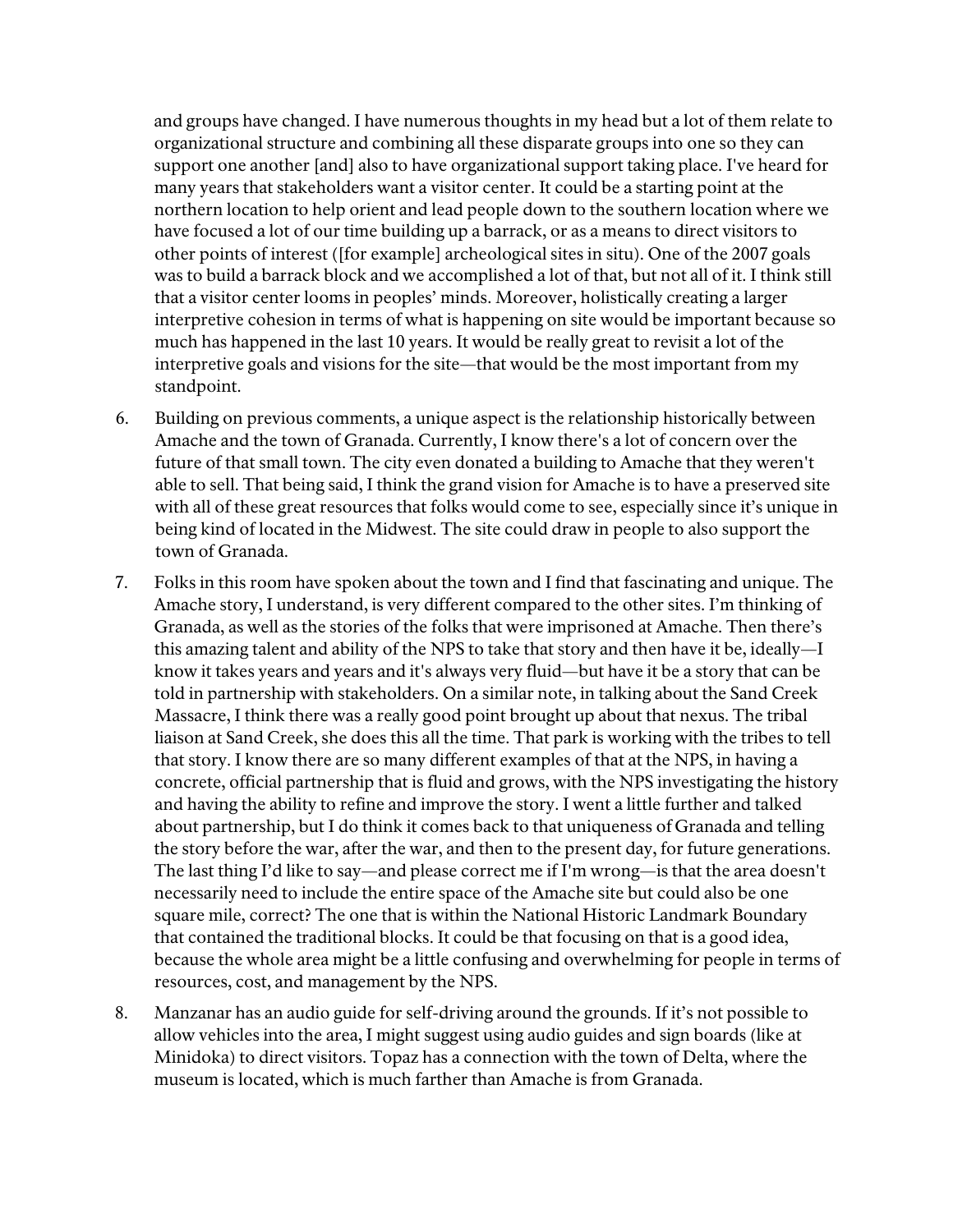- 9. Besides the physical experience of being on the ground and seeing the desolation and the stark impressions, we hope there is access for the people of Granada, their ancestors, and the ability to understand the relationship is brought out. I do not want the townspeople to be left out or forgotten from the story.
- 10. Natural history museums, the re-creation of how people lived, seeing the homes and the details (kitchen utensils, pictures on the wall) are all important. Through our vision, we can go back in time and really feel what it was like. Movies have the ability to transport us into different dimensions and bring up thoughts and feelings that are not of our immediate world. I would like to see the theatre re-created, as my father talked about this from his experience at Amache. I would like to see a continuous video loop playing where visitors can come to see a visual history unfold in front of them.
- 11. It would be great to have an interpretive center at the site, where you could share some of these programs mentioned above (could have the theatre here if we are unable to reconstruct the theatre). [I] would like to see some of the original elements brought back that were vital in the camps, such as the guard tower and the rec hall. Right now there is wayside interpretation, but I would like to see staff or volunteers on site that could provide further interpretation. A guided tour or a virtual reality tour of the site would be great. The pilgrimage is incredibly powerful; maybe there's the ability to expand this or have other tours that can bring people out to the site to witness the power of place that is so impactful and moving. To be able to stand at the doorway of where my family lived was so moving, meaningful, and difficult to put into words. You can go online to discover where your family lived, but it would be great to have an opportunity for visitors to do this on site. If we could involve educational institutions (high schools, colleges) with this site, it would be important as well. Minidoka currently does this, and it helps further the educational component of the site.
- 12. When I was at Amache, we took a field trip to Sand Creek Massacre National Historic Site and the rangers provided a tour, including explain the background stories and the tools that were used. I think it's important that we have rangers, historians, and NPS staff that can provide interpretation. I would like to see the mess hall and the latrines re-created; [they] could use the mess hall to display interpretive films, tables where they ate, to really experience the site. Amache is unique because the roads are still there and preserved. I went to Amache and found marbles in front of the barracks and called my grandfather to share the story.
- 13. The experience of standing in the space where your family was—maintaining this aspect to visit and being able to see the space where your family lived—is important. At other sites it is not the same because Amache has so many of the building foundations still on site. I was able to visit the museum and look at yearbooks and books, as well as see a drawing that my uncle drew while he was at Amache. I was able to drive the roads and see the foundations of the halls. For the current items in the museum, how will these be preserved? Are there established procedures for allowing descendants of former incarcerees to be able to see these items and museum collections? If transferred to NPS management, what would happen to these collections? John Hopper and his students, in partnership with Bonnie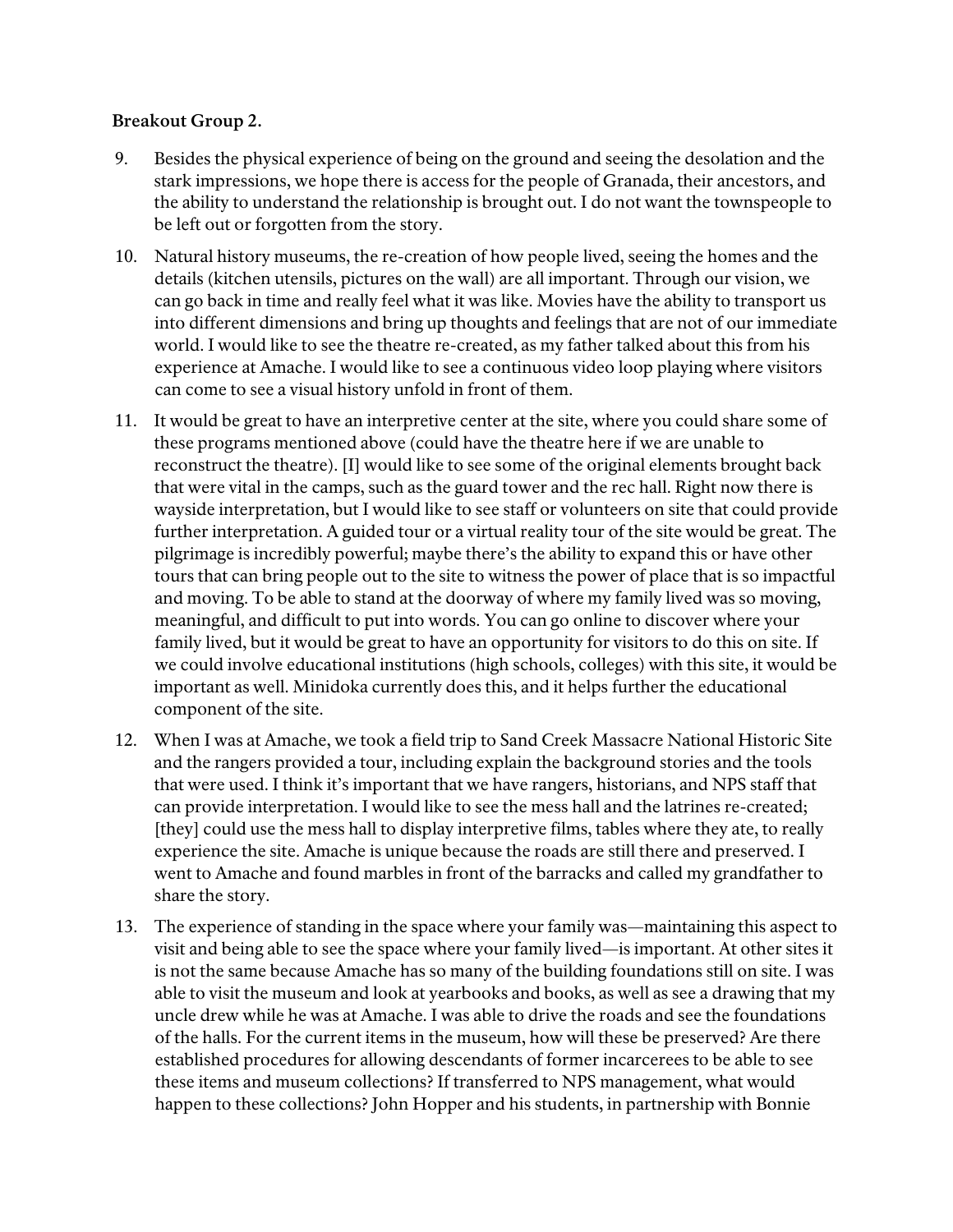Clark, have done excellent work to preserve the story, place, and collections of the site. If the site were to be designated, we hope that we can preserve these collections.

- 14. Virtual reality would be a beneficial experience for those off site and for people at home. A carbon copy virtually could be created to help preserve the site. I thought that this would be an important component to add to how the site is managed. I have been recording oral histories over the last couple of years. Through virtual reality, the oral recordings would be more easily accessible.
- 15. In terms of feasibility, Amache is located near Bent's Old Fort and Sand Creek Massacre National Historic Site. Similar to Minidoka, there are nearby NPS units and they are all managed under one superintendent. I would like to make the case that for Amache to be included in those sites would be powerful; sites like the Sand Creek Massacre share similar stories in terms of racism and a sense of loss. It would underscore the tragedy of these sites, that these stories need to be shared, and that we should not forget these stories have happened to ensure that these histories help shape our future. The components that forced the histories to happen, and the actions that took place, are the same.

- 16. Some sort of small screening room, where films can be screened, is an experience I'd like to see as part of Amache's future.
- 17. I'd like to see not just a screening room, but a whole museum that shows the whole incarceration experience. Something showing Ralph Carr's role in the incarceration experience. Also, Amache was "a model camp," so it'd be important to show that.
- 18. Amache could have an audio/visual archive, holding all of the materials about the incarceration site experience.
- 19. I echo that, and also having a memorial dedicated to the 442nd Infantry Regiment.
- 20. With Amache, there's so much of the site that's still there. So much of the original materials ([for example] roads and artifacts, such as marbles) are still there and that's important for interpretation.
- 21. There were interviews done in 1998 and they're on video cassette. There's a need for preservation of oral histories.
- 22. The man that a documentary was made about is the subject of one of those 1998 interviews.
- 23. There are opportunities for collaboration, possibly with History Colorado.
- 24. It's all about education. Educating all of us. I grew up not knowing my parents were there. My siblings were there. My husband from New York had never heard about it. This could be a tool to educate people, particularly the people who were there, before they're all gone.
- 25. My vision is tying together the physical resources with educating the current generation. There are no current incarceration sites included in the Intermountain Region of the NPS and this would be an opportunity to address that. Also, the physical artifacts still there provide an opportunity to connect the physical resources on site with peoples' memories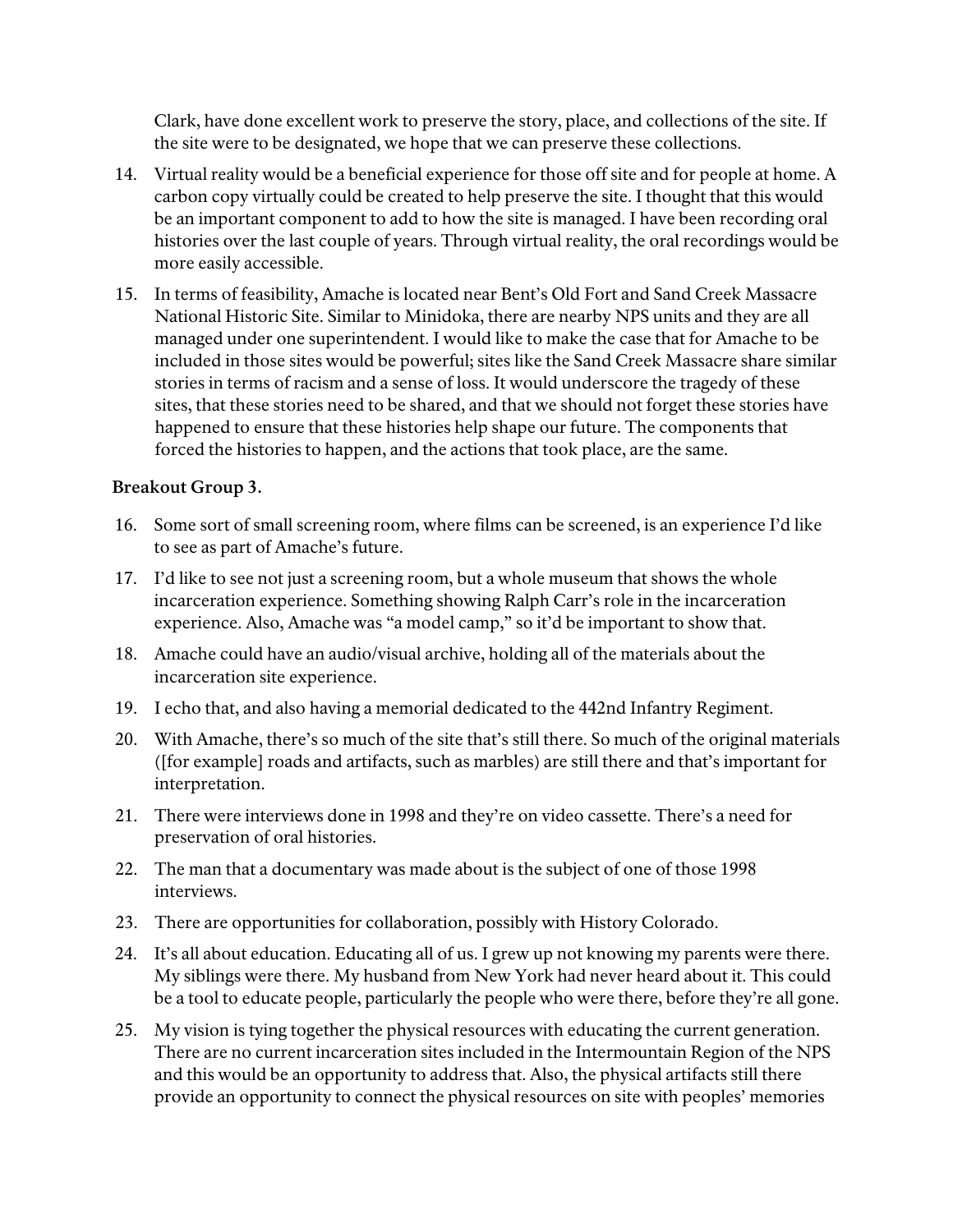and the stories they have to tell. Just hearing the memories of my family members was so powerful. I look at the NPS managing it, and the chance to manage the whole site, not just the archeological piece. When large groups come, John Hopper and/or his students are taken out of class to help. That wouldn't be the case with NPS management.

- 26. When Manzanar was first set aside, there was the idea is that it would represent all incarceration sites. That may have sounded good at the time, but it's become clear that each site was diverse in its own way. Amache, as was previously stated, is not near other former incarceration sites that are also NPS units. At Amache, you can stand where the people stood and that's something special about it.
- 27. I've been to all 12 sites, and I've heard these stories from my dad for a long time. The first time I went to Amache, I was able to walk through my dad's front door. Upon doing so, all of the stories that my dad told came right back. There's a tangible quality at Amache. It's one thing to bring buildings back or to reconstruct a tower. But you can't rebuild blocks, and Amache still has the blocks. Also, Minidoka has done a great job of bringing in young people and letting the Nisei be the guardians of the history. Amache could be a really good opportunity to do this in this part of the country.
- 28. Finding a way back to where your grandparents lived is so important.

- 29. Park rangers are able to give a very good background and history presentation about the park and the meaning of the park and history. This experience would be valuable at Amache.
- 30. I have all of mother's materials digitized and they returned all the hard copy original documentation photos and everything. I am looking for [a] home for all of this stuff. People have donated to UC Berkeley and other places, such as the Japanese American Museum, but I would like to at least donate those original pieces that relate to Amache in that period of time to the museum—if the museum will be a part of this national park scenario, given the Amache Preservation Society. I don't know what the future looks like there, but I am looking for a home for that material. I think it would be better if it was something people could see on a daily basis versus being archived in some dusty room somewhere.
- 31. I would like to say the work John Hopper and the Preservation Society does—in maintaining Amache, giving tours to the public, and taking care of the museum—is amazing and wonderful. In terms of a vision for Amache's future, that level of care and that level of attention and maintenance is something important to continue. It is not super feasible or sustainable the way it is right now because poor John Hopper needs to retire at some point. Like what (another participant) is saying, they wanted to donate artifacts, I think that is something I believe in as well. I know the JANM and other places are other great repositories, but having Amache-specific objects and artifacts at Amache, and at a museum, is important. Sharing those collections properly with the public is important, and I think that's part of my hope and my vision for something that could happen in the future.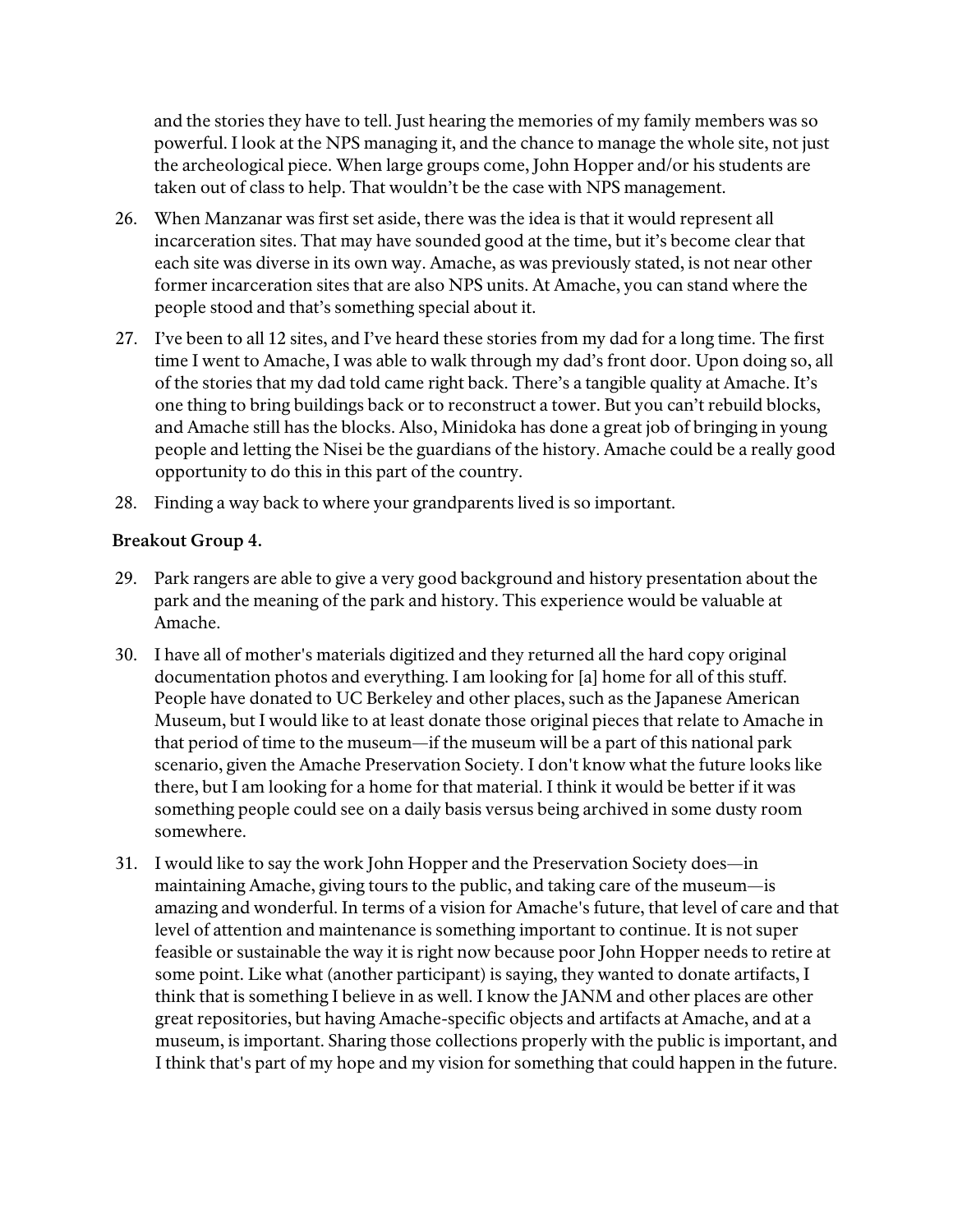- 32. Regarding what I would like to see or envision, there's quite a bit. For those who were graced to see the valedictorian speech a few years ago (I don't know if anyone was there), we're talking about quite inspirational people. We're talking about people that were incarcerated and had a tremendous amount of loss financially on their homes, but that picked themselves up and looked at this country. That valedictorian speech, it's inspirational to me. I think the lessons we learned are immeasurable. I would like to see the historical validity of what happened there [to] be kept alive. I may not be explaining myself very well, but it was a dark day in our history that needs to be preserved. To incarcerate an American citizen because of their heritage was wrong. You have American veterans of Japanese descent and I keep going back to the cemetery, but I think that's very important. Here are people who are incarcerated, and yet you have 31 that fought in Europe during World War II. Everything points to how we should admire these people for the adversity they faced and how they come out of it.
- 33. I strongly agree with what a couple of others have said about maintaining care and attention. John Hopper has single-handedly (and with his students) done a tremendous job over the decades in keeping this going and that little museum is unbelievably packed with loads of stuff that still has to be gone through. In 2018, after we finished up the field studies, there was a huge hailstorm and 88 windows were destroyed in that reconstructed barrack. John Hopper single-handedly went out there with one other person to replace all the windows. That kind of thing happens because of the harsher climate in Colorado, so the site needs hands-on care. Another thing, regarding activities and experiences, while some of the stakeholders are still alive and even those who [were] born in camp in my age bracket (but a little bit older) are in their mid-70s now. We need to utilize the stakeholders' memories and use their stories to create educational activities, videos, and what have you, that at the NPS could use as part of ongoing education for the future. The sooner we can do this, the better. I think it was mentioned it could take several years for this to even get going if Congress passes it, or if there is a Presidential Proclamation (which there wouldn't be under the current administration, unfortunately). I think time should be considered. You have people who still have very clear memories and can add to what is put into educational materials. I can see this site sort of as a living history museum, such as they have at Plymouth or Jamestown. We can do something like that. The people who are active right now—Dr. Bonnie Clark, John Hopper—may not be able to help in 15-20 years, most likely. We need to think about that.
- 34. I can emphasize that as well because I know there are a lot of oral histories that have been collected and there are plenty of people out there that we still have to collect oral histories on. Part of this vision, or something beyond the capacity of the current management, would be having a place to share those properly with the public. We have a lot of data and information. An important step is to share, but there is currently limited capacity to do that.
- 35. I would like to echo previous comments about Japanese American military service and the sacrifices of Japanese American men and their families who they left behind. The veterans and military service who served at the time while their families were incarcerated in camp.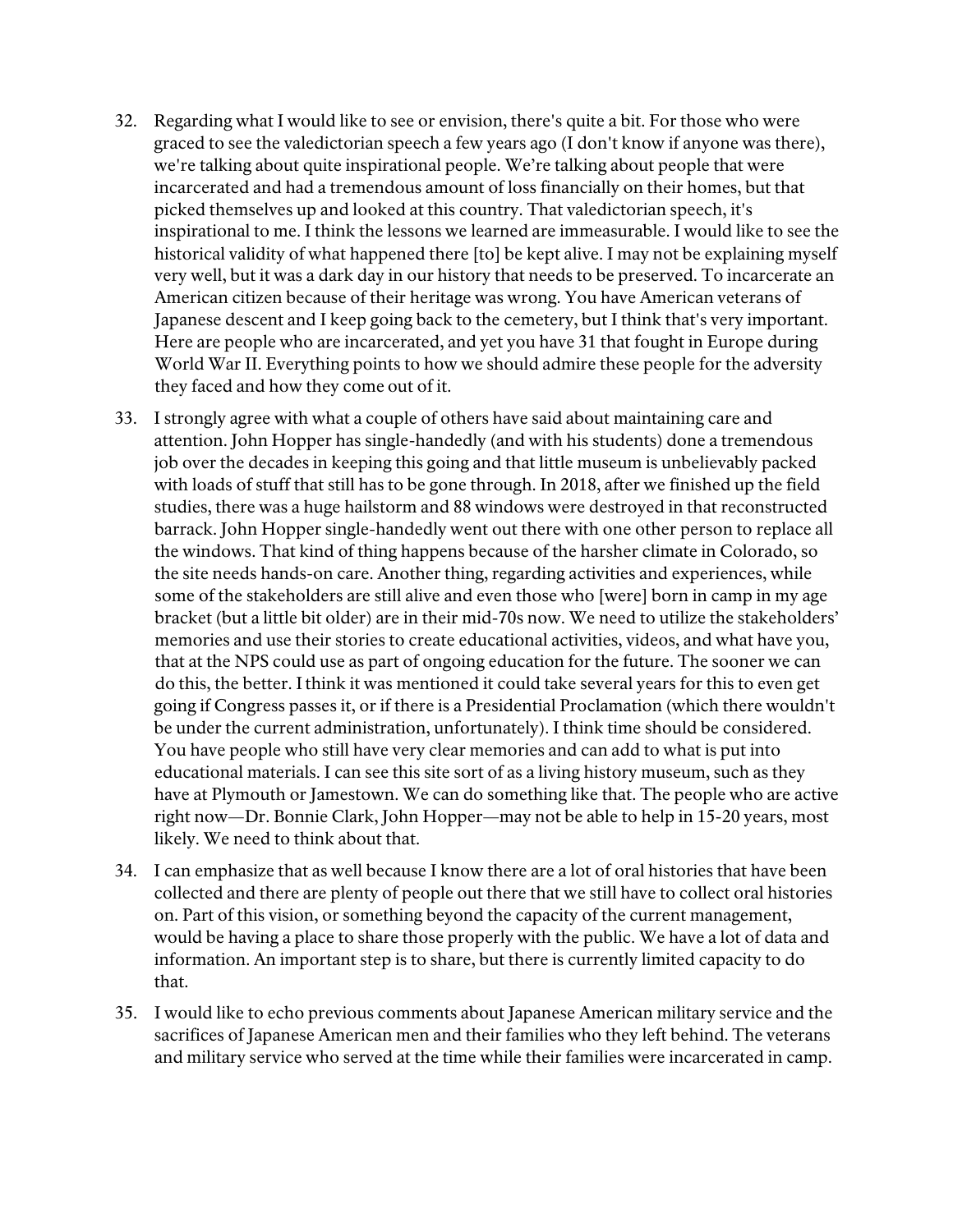- 36. I think the Senator had mentioned wanting the pilgrimages to continue (or hopefully they'll be able to continue). That is definitely one thing that is important and to provide a gathering space for people to come and commemorate the time there. I think that tours would also be great. I do remember someone made a comment earlier about how NPS rangers have great experience in sharing all that knowledge with visitors. I think that would be something that would be great to add.
- 37. I think any space that could facilitate people getting together and commemorating the history and memories would be great. I think a gathering place on site might be problematic, as archeologists we are always concerned about preservation and looting and things like that. Something that is monitored and overseen would work. I'm all for spaces that can bring people together.
- 38. I don't know if this is a different topic. There is a specific uniqueness to Amache and I think it's different from any of the other sites. That should be highlighted. Will that be a different topic?
- 39. Just making this a national park would expose a lot of the history here. Very few people are aware of Amache. Like I said earlier, I grew up just a few miles from there and I never heard of it. I think it's a shame our young students aren't aware of this type of situation that happened in southeastern Colorado and I think making it a national park would expose that to a lot of people. I think that's what I would like to see, exposing people to the history of that area. I think the way it's going, people come down from Denver every year for the pilgrimage, but it's not well-known. You give it that status of national park, then you have something.
- 40. Another aspect of the site, and I'm not familiar with other camps in the United States, but one thing that happened that I don't think many people are aware of, is that a lot of the Japanese Americans that were initially brought into the camp were able to leave fairly early. My father was only in the camp three months. They were led out to do jobs. My aunt worked for Governor Carr as a secretary for a while. A lot of the internees were let out early if they could find a sponsor outside. I think those stories might be very interesting to record as well.
- 41. The last part about having other federal agencies manage the site, I would add also that the NPS has made significant financial investments in Japanese American stories through the Japanese American Confinement Sites Grants Program. Those grants help complement management.

## <span id="page-8-0"></span>**Do you have any ideas or concerns that the National Park Service should be aware of and/or address in the study process?**

- 42. Can someone further elaborate on the meatpacking plant? Is the plant already built?
- 43. (Participant) Mr. Hopper informed me, because he talks with people in the town all the time, that the meatpacking plant was not a concern of his. If it happened, he said it would be a tiny operation, like a rendering plant. When I heard about the meatpacking plant I was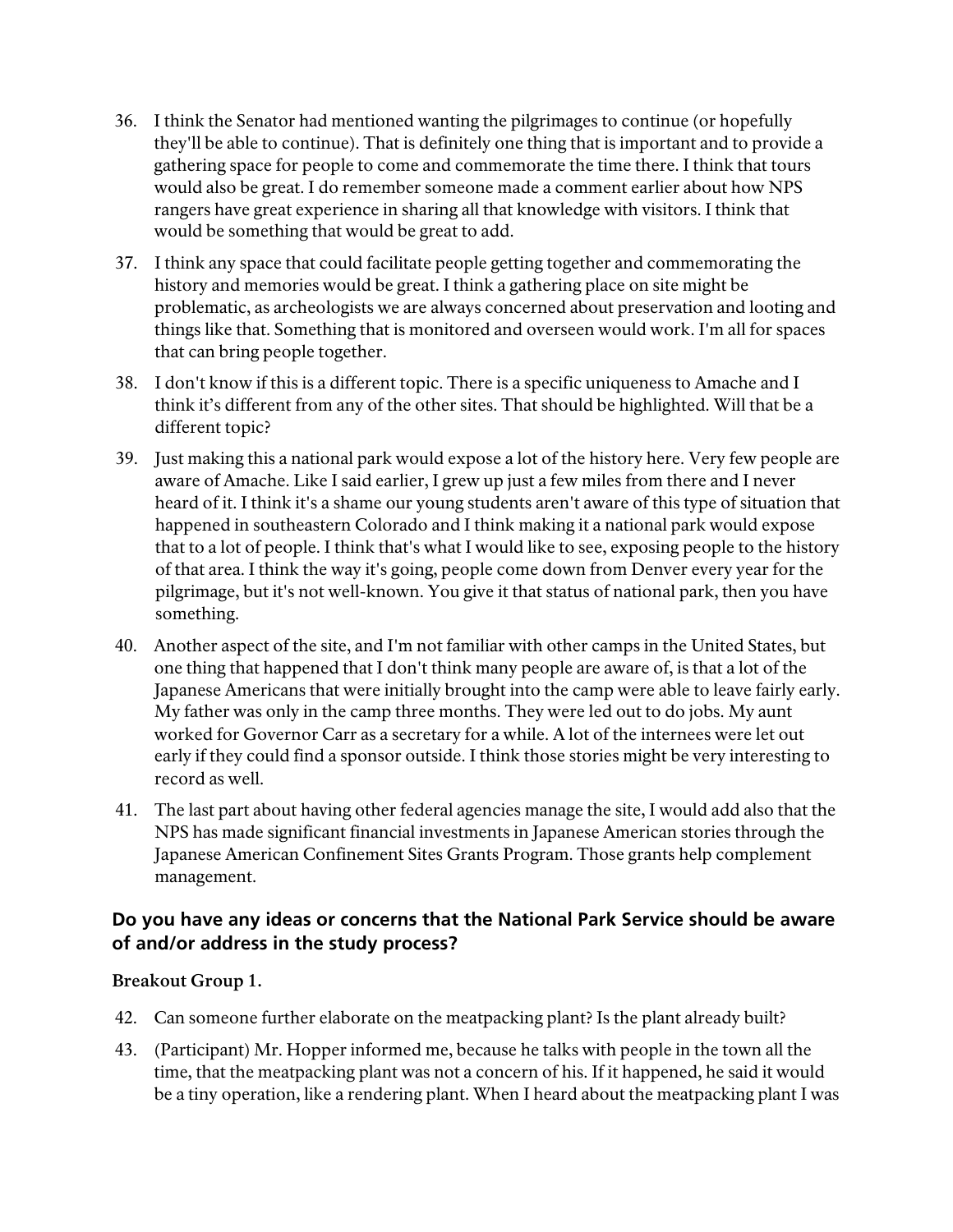worried at first, but he assured me it's not really like a Purina-type factory. One quick thing that I also was told, and this is nothing official, but there were two areas considered for the meatpacking plant and one was much closer to where visitors would be at Amache, but that's not the area they are now considering. I would definitely love to get a little bit more information if it moves forward. I'll continue to look into it.

- 44. Mr. Hopper said that the town of Granada is not doing very well (population decreasing high school down to 50 students). Agriculture in the area is not really healthy; however, water coming out of the large tower is very good. He said, half-jokingly, for the town, it'd be great if a beer company could come in and use this water. They are in need of some interests to come in and revitalize the town. When visiting, I had to seek lodging elsewhere because there was none in the town itself (sought lodging in Lamar). If a park was established, where would visitors stay?
- 45. Manzanar has had to deal with cattle feedlots that were planned upwind from the camp site, which would have been very smelly in the summer. There was a legal process, not sure what the outcome was, but Minidoka staff would know more.
- 46. (Participant) Friends of Minidoka filed legal counsel to fight the feedlot, but the permit expired, and the feedlot wasn't built. It would have been a threat to visitor experience.
- 47. I would just hope that all of the history of the site up to this point would be collected and considered, and we would look to all of the different ways that the partner groups over the years have contributed to preserving the site and educating folks. Even thinking about something as recent as the hailstorm that really damaged a lot of structures in the town of Granada and how John Hopper's group listed some of the other groups able to fundraise pretty quickly to replace all the windows that were damaged. Everything that the community has been doing without this support up to now, I would love for that to be taken into consideration. I think that, in and of itself, explains that there is a need, interest, and passion and preserving the site and history.

- 48. I remember visiting during the open house, I do not know what it is like during the pilgrimage, but Dr. Bonnie Clark told the visitors that this is an unparalleled opportunity for the type of research they are doing. They only have to go down x number of centimeters for archeological research; the idea that you can look at less than a foot of sand depth and determine what was going on 75 years ago is unique. Some other sites have been farmed after the war. Here there has not been outside interference. Since the town bought the water rights for the well for the camp, over many years, everything stayed put for the most part. For the archeology crew to come in and have an uninterrupted source of evidence is unique to Amache because of outside factors occurring in other communities. Having a relatively small amount of material to sift provides researchers with a unique opportunity; preserving this would be important in the future.
- 49. I have talked to a number of archeologists that have worked at other incarceration sites. Amache and Manzanar have impressive integrity of the archeological resources—we have just scratched the surface of evidence. With proper preservation, these collections and the evidence can exist for a long period of time. The critical role of the town to Amache, and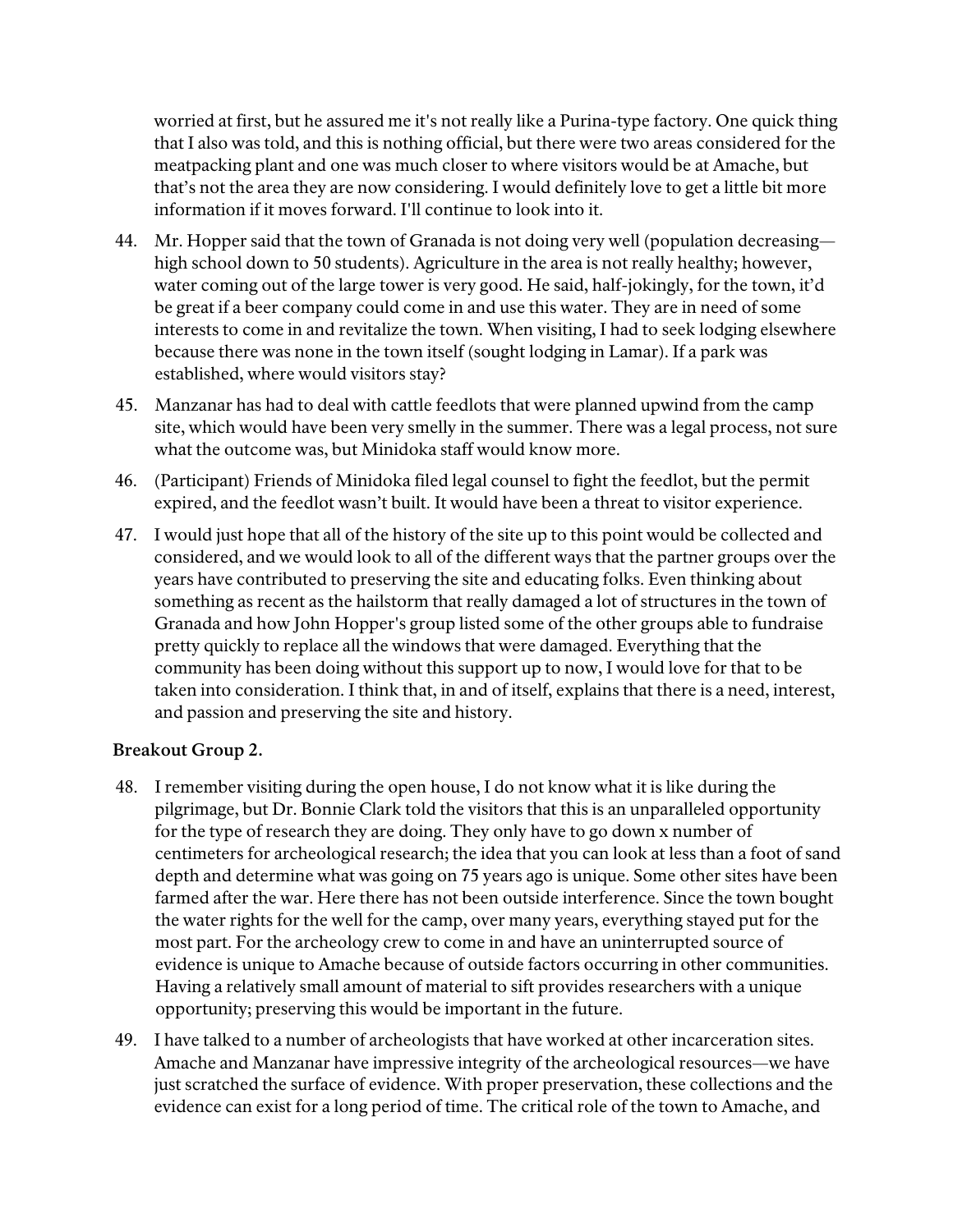particularly because the townspeople have been and continue to be great stewards of Amache, is also worth pointing out. I know that it is quite common for a visitor center to be off site but exploring a model where the center and museum can be in town to help support the town is important. There is a need to consider the connection to the drug store where former incarcerees went to get medical supplies and groceries. The building is still there, and it can tell the interwoven story of the town's relationship with Amache.

**50.** When Bonnie Clark started talking about the town, that reminded me of the Tadaima videos that talked about the relationship between Amache and the communities. Camp inmates had permission to go to the town, go to the drug store, they had opportunities to interact in ways that did not exist at other sites. Shepherding that has been ongoing by the town to preserve the camp. This really does not exist anywhere else. The interactive nature both at the time and the relationship all the way to present day is something that needs to be maintained as much as possible.

### **Breakout Group 3.**

- **51.** I advocate for oral history projects and for them to be initiated as soon as possible. Being able to connect Amache history with that of the Mexican Americans who lived in the area prior to, and during, the incarceration site being built.
- **52.** There's no one out there all the time. People can drive up and drive around the site. It's been getting better recently, as structures have gone up, but there's been damage to the historic structures. Resources need to be protected. Amache stakeholder groups, together with the NPS, have put together a comprehensive interpretive plan, which has guided some of the preservation and restoration work done at Amache.
- **53.** Not really a concern, but the economic impact is something that should be taken into consideration, as Manzanar has attracted everyone from visitors who sought the site out to people driving by.
- **54.** We need to take into account the impacts and effects on the town of Granada. This was the only site where land was taken by the federal government to build the incarceration site, so we don't want to repeat the taking of things from the town by the establishment of the park. There's a whole other layer to the site and that history.
- **55.** The general lack of knowledge of Amache is kind of staggering. There's a lot to be told that's relevant in the post-9/11 world, including what's happening today with Black Lives Matter. I've heard that many in the town got wealthy through the incarceration site, so exploring how the town benefited from the site could be something to explore as well. We never really hear what happened to people after they left the incarceration sites, so that too is something that could be explored at Amache.

#### **Breakout Group 4.**

56. Who would own the museum and support it if the site were designated? Could the museum be placed at the site? I think the town of Granada probably owns the museum and they may be open to the suggestion of moving that museum out to the site. I don't know.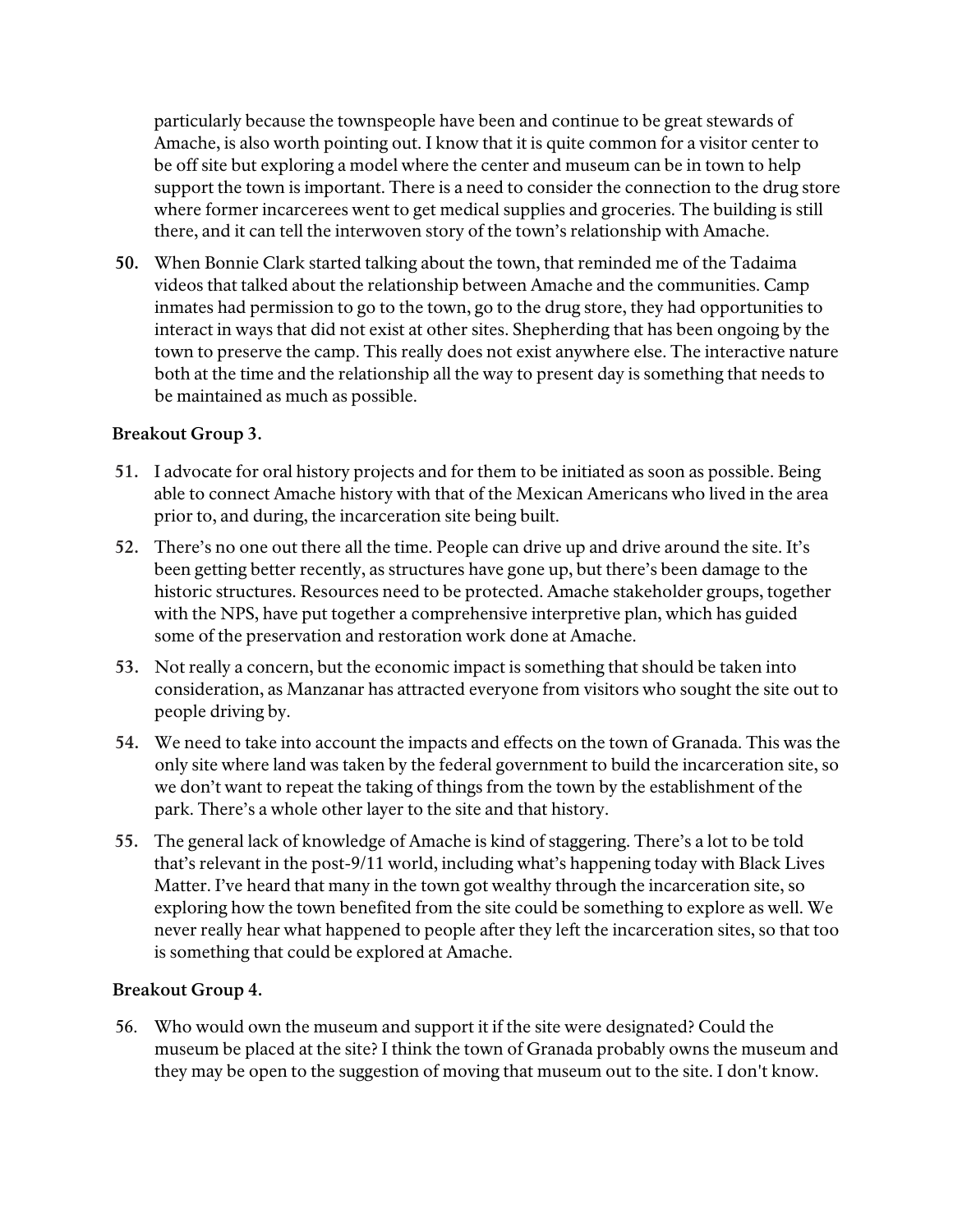- 57. One issue I'm concerned about regarding the timing is that a lot of the folks are unfortunately no longer with us. There are people who were children at the time of the camp that still have memories. So, moving forward with the study process in a timely fashion and hopefully making a decision regarding Amache becoming a national park unit, should be done quickly. That would help the interpretive folks capture some of the stories unique to Amache, while folks are still with us.
- 58. If it became a national park, do personnel invest time in doing research on history?
- 59. Dr. Bonnie Clark's archeological project could continue even if Amache becomes a national park?
- 60. If this process ends up taking a long time, it could be that Dr. Bonnie Clark's [project] would be done with a lot of work. They have been getting two or three blocks per field season. In theory, that's only three or four more seasons.
- 61. It's kind of exciting for us to see the possibility of a complete survey of all of the residential blocks in a camp—if it can be done. It's exciting to us as archeologists.
- 62. I know the town of Granada is concerned about their water rights ownership changes. I know that is a big question about what would happen if NPS took over. Currently, the water that is supplied to the town, those tanks are located at Amache on site.
- 63. The old water tank is actually abandoned, you mean the one on the main road?
- 64. I guess the old one but there's at least two functioning once within the site. That's a main concern—if there is an ownership change because the town needs that water. If there is a concern, they could retain those rights. It's all underground.
- 65. This could be a very big issue because [there] is nothing more valuable in Colorado than water. Where I grew up in the Rocky Ford area, people have been paying 20,000 per acrefoot for water rights. We're talking, I don't know what's or who owns the rights on those square miles of land. That could be a big financial issue. You multiply one square mile, that would be 640 acres times \$20,000. That is a big number.
- 66. As I recall, I don't recall any power lines out there for pumping or anything. It could be as simple as a point of diversion. I just don't understand all the problems that are spoken about here.
- 67. I don't know who owns the water rights to this square mile of land. Whether there are water rights on that land or not. That needs to be clarified.

# <span id="page-11-0"></span>**What objects, buildings, remaining features, values and stories do you believe are most important and why?**

### **Breakout Group 1.**

68. It's just such a unique site with a lot of resources. I think one thing in particular about Amache is that you have the foundations for each of the barracks. For people who were confined there, family members, descendants, or the general public to be able to visit those places and get a better understanding of the layout of that living situation at the camp, and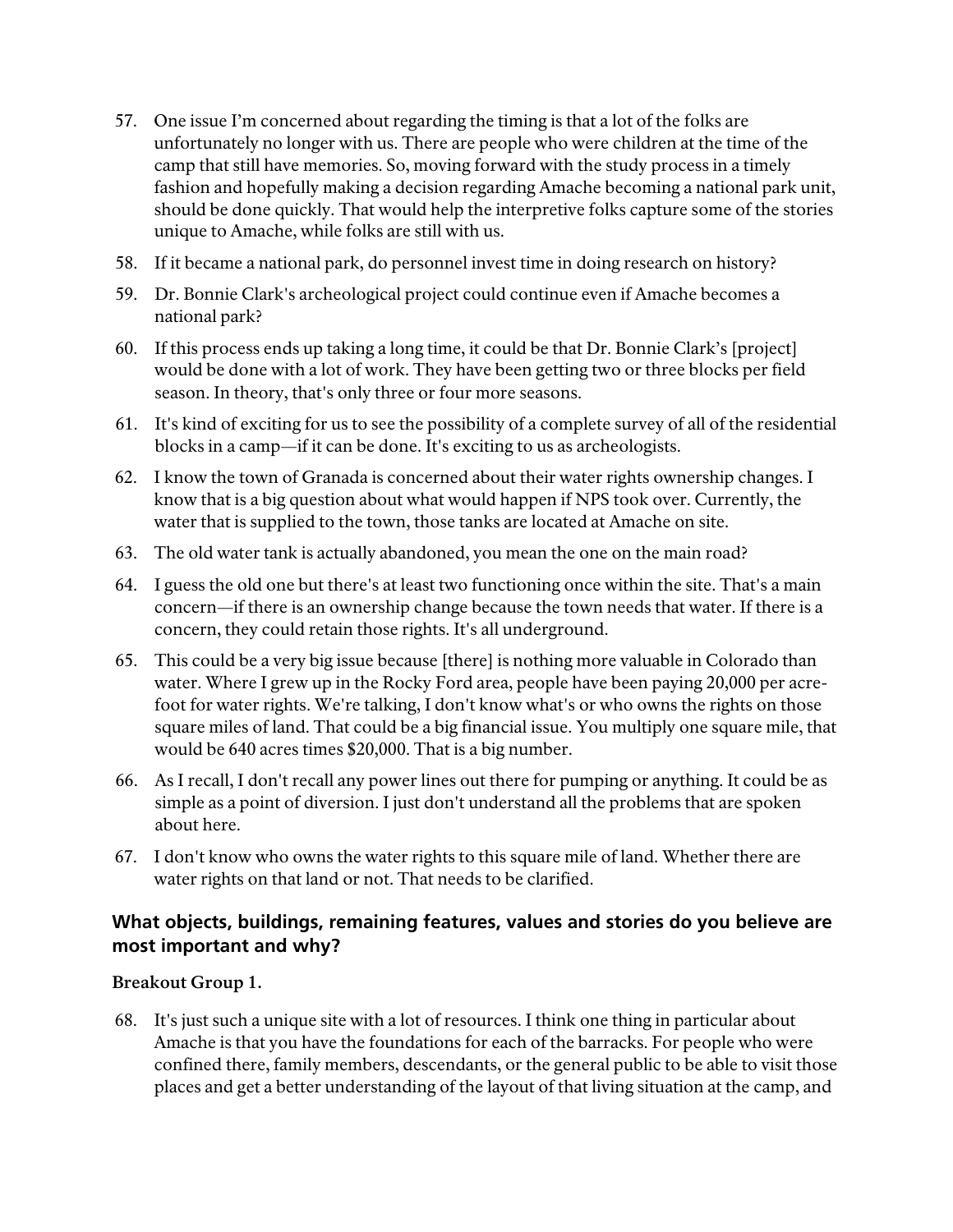for people to go and visit a site they may have very personal connections to is a very important part of that site that I would like to see preserved in the future.

- 69. I would say definitely the cemetery. The cemetery has its own value, but also in considering that all the commemoration that has occurred in the past has been centered around the cemetery including the Memorial put there in 1945.
- 70. I agree that object foundations, the cemetery, and guard tower, all of that is an important part of what Amache was, but I want to ensure that the stories of the former incarcerees are most important. Because without those stories, really, it's just a place. To realize what this place was, you have to listen to the stories of the people because it wasn't just a singular story, it was as many stories as there were people in there. People experienced different circumstances and reacted differently to the situation they were in. I believe that those stories need to be the forefront.
- 71. One of the goals in reconstructing and bringing back some of the original historic fabric to Amache is to work with product partners. We are now in a stage where we would like to tell stories based on the buildings that are there. We are at a crossroads of sorts, and I think that's where maybe having the NPS more involved could help us in figuring out how to do that in the best and most appropriate way. So that would be one thing, to tell the stories of the people in those particular buildings or the Association. Thinking about all the work over the years Dr. Bonnie Clark has done is incredible. The gardens that she has uncovered changed our knowledge of what the landscape looked like and how people adapted in their everyday lives. It is invaluable. There's an opportunity to accentuate Dr. Bonnie Clark's work. With that, stories can also be told. There could be a lovely crossover with what was built there and what's remaining of the foundations, especially because the roads are rather intact.
- 72. One important thing to note is that the generation of people that were incarcerated, they are very rapidly disappearing. I know in our community we only have a few people left that had actually been incarcerated. We have had opportunities to record their stories and have their stories told in front of schools. There could end up being local partnerships with some other folks in our area. There is the Merced Assembly Center, we have a monument there. We've also conducted some video interviews that have been recorded by the local school district or County school office. UCLA also has a collection of recordings of people that were interviewed for a book. Once things get to a certain point then perhaps there should be some other partnerships, some other ways of making sure that these stories are brought to light.
- 73. I'll just reiterate kind of my earlier point about museum collections, and all the things that haven't been collected. These things are still in folks' attics, basements, and photo albums. Some people don't think these are worth anything until there is an official logo on it; that being, we care about your stories and we need these photos to be able to preserve this history. Amache was the only camp with a silk-screen shop where they were making posters and other things for the war effort. Folks have things that were created in the silkscreen shop. I just think that is unique of all the camps. In thinking about how many objects exist out there in people's homes—I'd hate to lose those.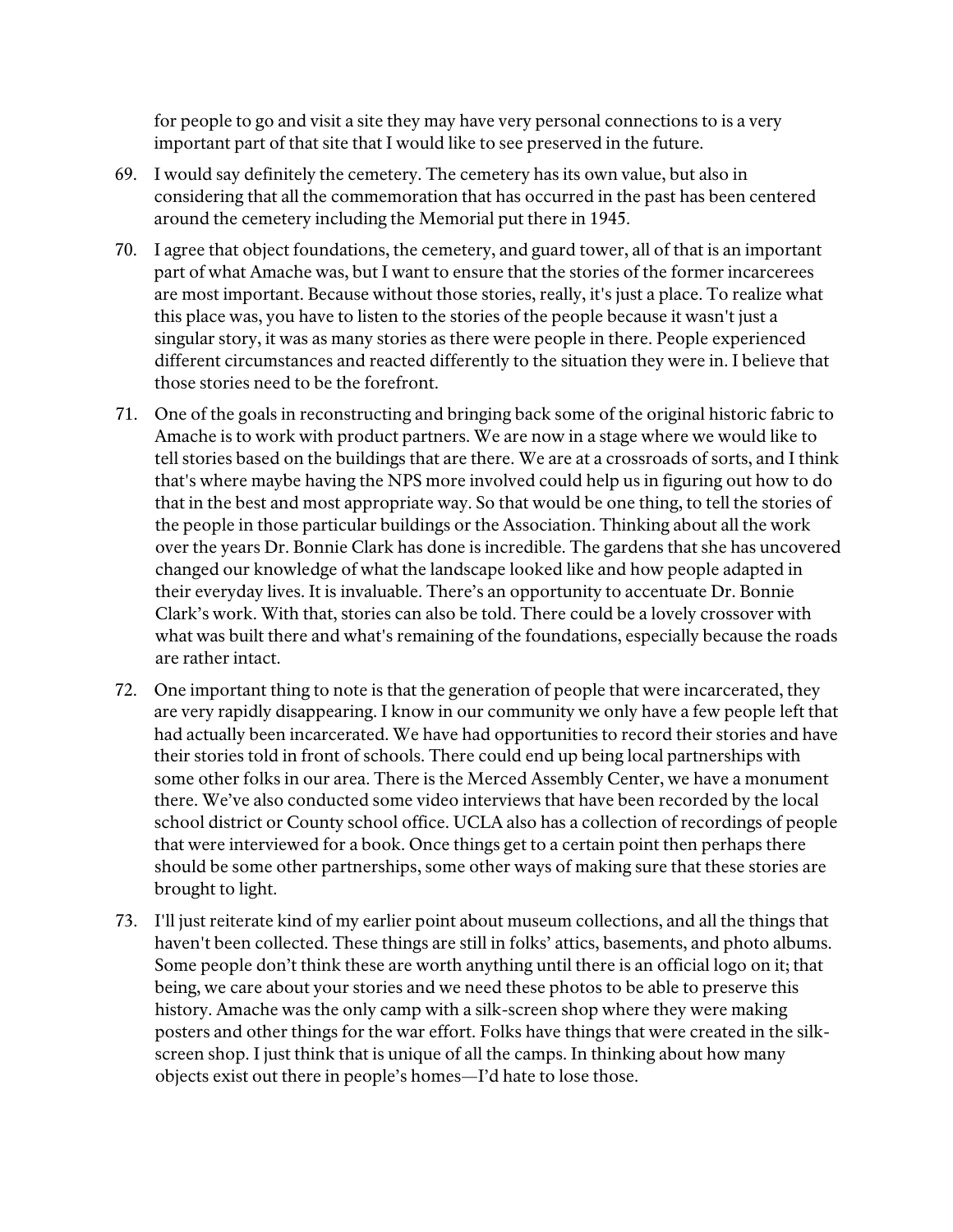- 74. Imagine walking to go to take a shower or when one suffers digestive issues. The layout of the building could, using the foundations, be used to show how long it takes to get from different units to the communal facilities. Other camps do not have building locations. Stories could be recorded, sooner rather than later. As a child, I used a chamber pot to avoid the walk of about 70-100 meters.
- 75. At Heart Mountain we focused on restoring all the available remains, important items, root cellar, hospital, etc. When we brought in our first barrack, we had no idea the impact it would have—we get feedback from visitors that when they stand inside a real barrack they get emotional imagining that their grandparent lived there for 4 years, with bare walls and freezing winters. It's like going to the Sistine Chapel in Rome—you never forget it. Even remnants of an original barrack would be extremely valuable, and I think visitors would enjoy it.

- 76. I think the co-op is one of the things that still exists and remains from the camp. I always wondered why my father made a co-op in Fresno, but he probably learned about co-ops from Amache and the culture that Japanese Americans stick together. There is a building associated with the co-op that still remains and helps to tell the important story; the footprint of the larger co-op building is also still there.
- 77. When researchers walked the surface, they record the location of many objects that they find but then they put them back. A slogan in national park units is to leave things undisturbed and not to take them out. It would be important to ensure this continues in the future. The Denver University research, in association with the archives and museum collection, should continue to be protected by the NPS. I hope that the organizations that collected these in the first place would have a say in how these collections are available for display, research, or something else. People at the high school have had projects to create a sign or display for Amache interpretation; we hope that these can stay here so that if the kids come back 25 years later they have the opportunity to say they created these signs during their senior year of high school. The fact that there has been so much effort put in from John Hopper and the students, this relationship should be preserved. Students designed their projects, volunteered to staff the museum. The various groups interested in preserving the history should have some influence or say into what the collections turn into or become.
- 78. One of the most important aspects of Amache includes the stories themselves; hearing from the people that they were there and lived this experience. The first-hand accounts and primary sources are the most valuable of all the resources. Need to do what we can to ensure these stories can be shared, uplifted, and captured; perhaps if there are people that have not had an oral history done. I encourage any avenue to facilitate that discussion even if it is families leading the effort, intergenerational interviews to make sure that if there are still stories to capture—we capture them.
- 79. The guard tower must stay up. It wasn't just a camp like my parents talked about. The guard towers definitely need to stay.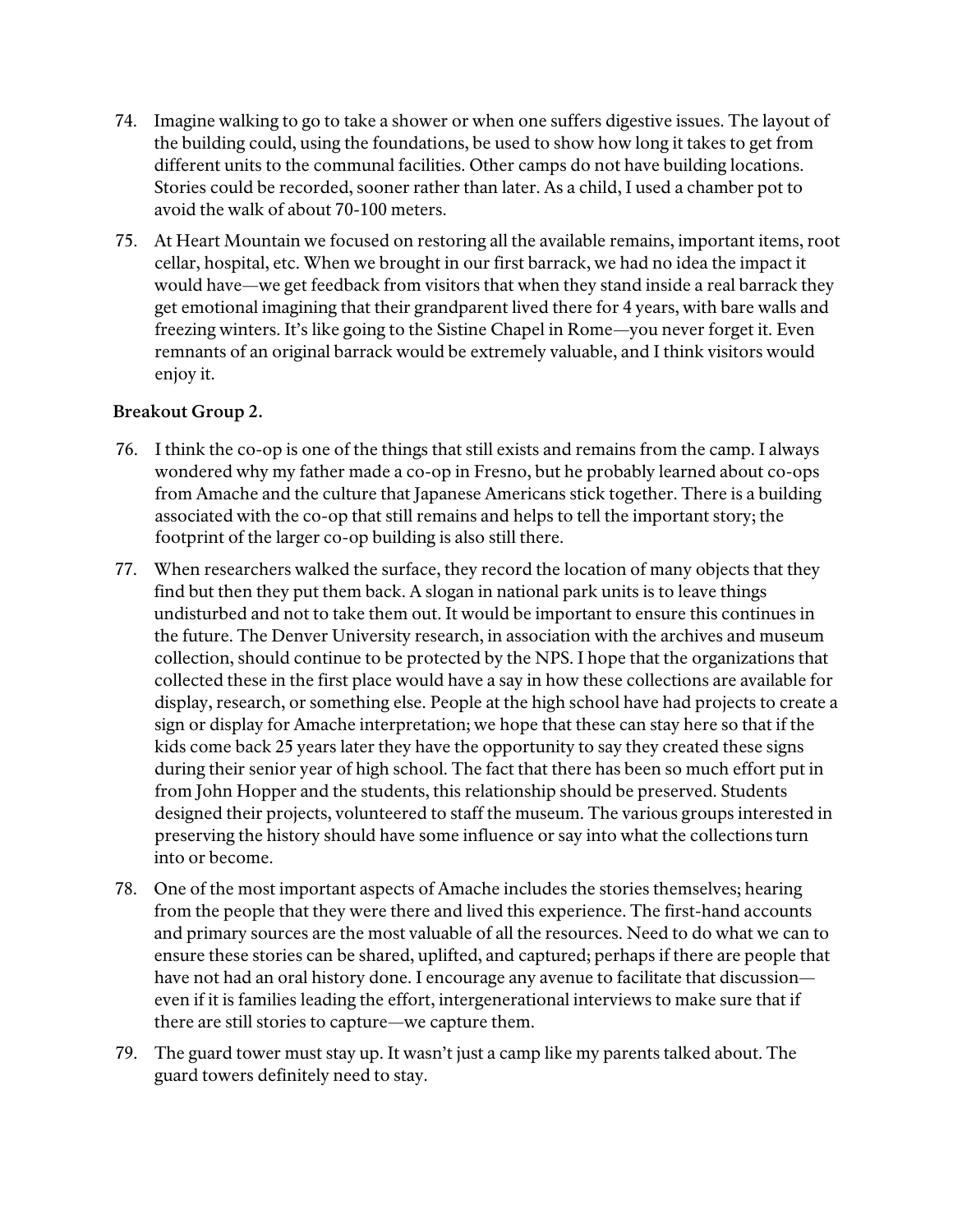### **Breakout Group 3.**

- **80.** Everything that John Hopper and Amache Preservation Society has done is important. The cemetery is particularly important. Also, the question of distinguishing the original recreation hall with the reconstructed barracks (and some of the other reconstructed buildings). What is the plan for the different generations who come to Amache?
- **81.** A lot of people reference the cemetery and the original memorial was supposed to be three separate pieces. If the NPS ever took over Amache, my dream would be to have all three pieces of the memorial back.
- **82.** When we brought my grandson there, we looked out and saw nothing. That must have been what the incarcerees saw. The wildflowers should never be plowed under. That must have given the incarcerees hope.
- **83.** I'm wondering if it's possible to show that stark desert at arrival and then the progress that the Japanese Americans made later on. They made it more livable than the desert. Kind of a "Before, Then Later."
- **84.** I was going to reiterate talking about how it was made into a livable place, you could plant gardens where the reconstructions are. You could see what the things people did to make it more livable. Also, the relationship between the incarceration site and the town. There was a co-op in the incarceration site and there were shops in town where the incarcerees spent their money. There's a context for both.
- **85.** I saw a lot of stuff missing in the museum about the Boy Scouts at Amache, so that's something that could be improved.

- 86. The cemetery is extremely important.
- 87. I would add the fact that it's been in contiguous ownership and it's very important if you look at other camp sites, the only one I am aware of that was in contiguous ownership primarily is Topaz, except for the Indian tribes which are set rates. Only a portion of the camp is preserved. Tule Lake has had lots of different ownerships. The fact of having one contiguous block in single ownership is incredibly important and a valuable resource.
- 88. I think the camp in its entirety is extremely valuable in telling the whole story in addition to assets mentioned—the relationships during the camp with the town and those that resulted after the camp. The success afterwards. I took my family there a few years ago having heard stories from my father's side. It wasn't until I was there that I was able to walk around that whole square-mile. Walk into that foundation were my father's family resided. And along with my family and my uncle who is the last surviving family member and the last person able to tell that story. I was able to touch that ground. Referring to question number 1: to be able to physically visit and touch, smell, feel the site. There could be some kind of audio tour. If they are not physically able to do that, some virtual tour. This could be narrated by a survivor of the camp to give it a little more personal meaning. The camp and the relationship and the stories in this entirety are the most important and as the center has mentioned, not only the lessons learned by what was done wrong. The hope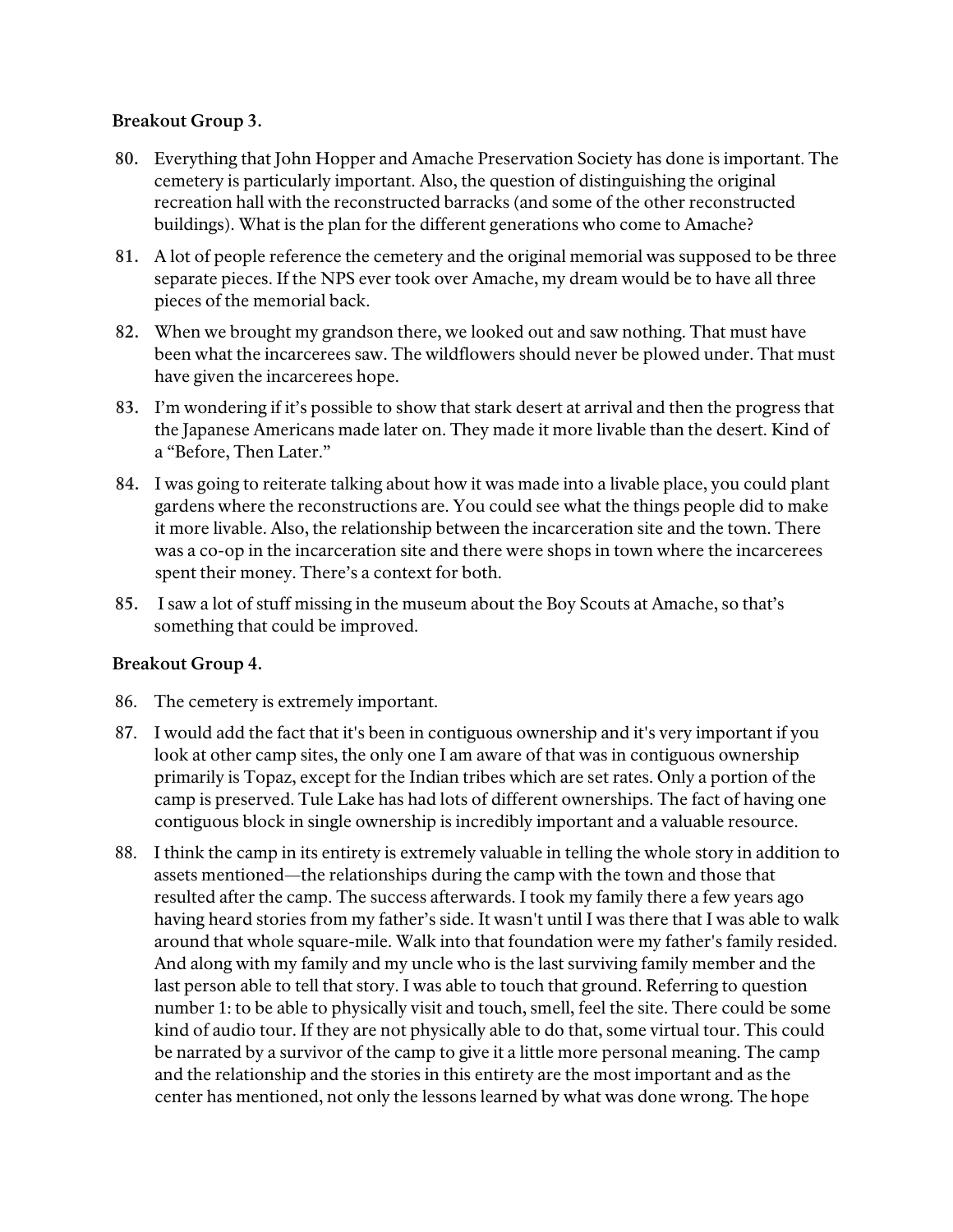and inspiration we should be able to pass along and recognize, for example, the success of the people coming out of that camp. My family struggled, with their service in the military and in getting back to making sure the people that experienced the camp are heard. We know there is a reluctance from some to really talk about it. I think that has changed recently. Reaching out and trying to identify those people and talk about it. A lot of them have souvenirs, artifacts, and memories of the camp to present day. There could be a museum or perhaps an on-site sort of display of things. That would personalize the experience of those in camp because that tells the story in its entirety.

- 89. The landscape there is rough.
- 90. I think that's part of the story. Driving in our little car caravan after flying into Denver and driving all that way and imagining what it was like to be on a train, ending up in the middle of nowhere and seeing that, I think again, that tells a story and imagining what our families went through and what they were thinking. It's pretty desolate out there.
- 91. Another thing about the landscape you can still see today that's an important story about how incarcerees overcame the situation and how they dealt with it, some of the landscaping they actually put in. Amache was full of gardens and there are also quiet ponds and some rock-lined small gardens in the doorway. There are still trees visible that were planted by those at Amache. Having that visual to see how this community actually transformed the landscape, it's very harsh and desolate. While they were there, it's amazing the changes they were able to make. It's pretty impressive. You can see pictures of when people arrived in 1942 and how barren and dusty and desolate it was, and if you look at pictures in 1945 as it was closing, there is greenery and trees growing in a desert. That's a testament to survival. I think the landscape should be safeguarded. It shows how bleak it was or could be. That is southeastern Colorado in its natural form. I would like to see all the foundations stay in place. That shows where all the barracks were.
- 92. When I was there in 2010, we were excavating what we were hoping was gardens right next to a community building that had been relocated from a farmer's property. One of the things that might augment this site would be replicating a garden such as what was created by the occupants. One thing I picked up on while I was there, for a lot of the photo albums in the museum, they had churches and religious services. This was a small city. They made [a] town of people and saw to it that life went on. They created lives for themselves and with each other in this harsh climate. That's a huge testimony to their willpower. Different aspects of their lives, including the silk-screen station, the ballpark, the high school. My father was a camp policeman. They ran themselves basically, that was really remarkable. We need to convey that. That could be conveyed in terms of the NPS.
- 93. About 25-30 years ago I visited on my own. There was a small graveyard. The Granada dump is right next door. I arrived and the guy that took care of the dump, we ran into each other and he gave me a personal tour. He showed me the entire facility because he was a young man during the incarceration period. He told me about the different things at the site, but the interesting thing was, he told me how the whole thing was bulldozed down right after closure. A lot of the buildings were removed. The old barracks were re-located onto farms even in southwestern Kansas. I don't know where all those buildings went but I know where two or three of them went.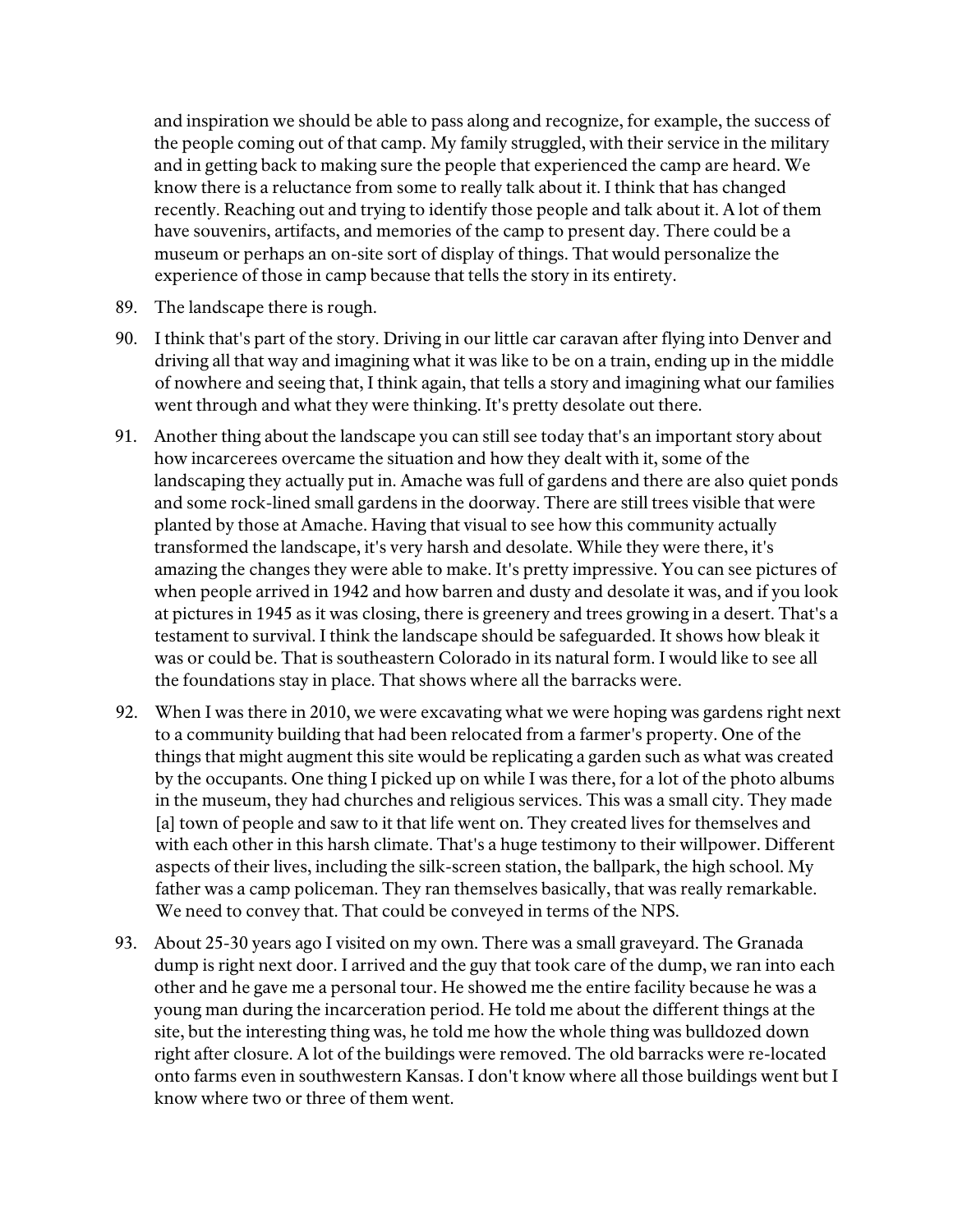- 94. The building they moved back on site was being used as a maintenance building for the City of Granada.
- 95. I would like to make sure the stories of those that have maintained and managed Amache during this time are told and recognized. Some of the things they did, their experiences, and the reasons why incarceration happened.
- 96. I have a few things to add to that. One is proximity to town. I believe I am accurate in saying the town, the closest town to any of the camps, is Granada. A lot of the others are miles away. At Topaz, the nearest town was Delta—still not as close as Amache and Granada. The proximity to Granada made a big difference in the flow of people back and forth. People from Amache went into Granada a lot, which I know happened in other camps, but I think something that's a little more unique is that people from Granada were coming into Amache. We have stories of residents going to watch movies because there wasn't a movie theater in town. Stories like that regarding the flow of people coming in seems different than other camps. I also think Amache is one of the only ones that had concrete foundations for the barracks. A lot of others still have the mess hall and the bathhouse with the concrete foundations preserved, but they were either posted or there was different construction on the ground. Because Amache was concrete, foundations are still there for the most part. Its integrity is very intact and that plays into that feeling. Another participant was mentioning that you can stand there and visualize exactly where everything was, and how big the barracks were, and how far you had to walk to the bathhouse, and things like that. That's something that also makes it unique.
- 97. I am curious about the name Amache. It was Chief Black Kettle's daughter. How did the name get transferred?
- 98. She and her husband lived on that property. There should absolutely be inclusion of the story of Amache because the camp is named after her.
- 99. Dr. Bonnie Clark did a whole presentation on Amache, she has a lot of information about her. Also, she became officially recognized by the State of CO as one of the highest contributing women towards a lot of progressive actions during her time. That's something to research and look into. Dr. Clark has lot of that information.

# <span id="page-16-0"></span>**What do you think differentiates Amache from the other nine Japanese American incarceration camps?**

- 100. Something I've also discovered during my journey that's ongoing in the Amache campaign is the story of prisoners being vital to the war effort and to CO's economy; in transforming the landscape at the site, as was mentioned, but also beyond and throughout the state. My understanding is there are accounts in the Granada Pioneer. I believe that was the local paper at the time, and perhaps still. There were advertisements for prisoners to help on farms and other areas, much farther away from the actual town and throughout CO.
- 101. A group of men went to Nebraska to help with the potato and cucumber harvest. My father was supervising one of the groups. I even have a list of names of the people that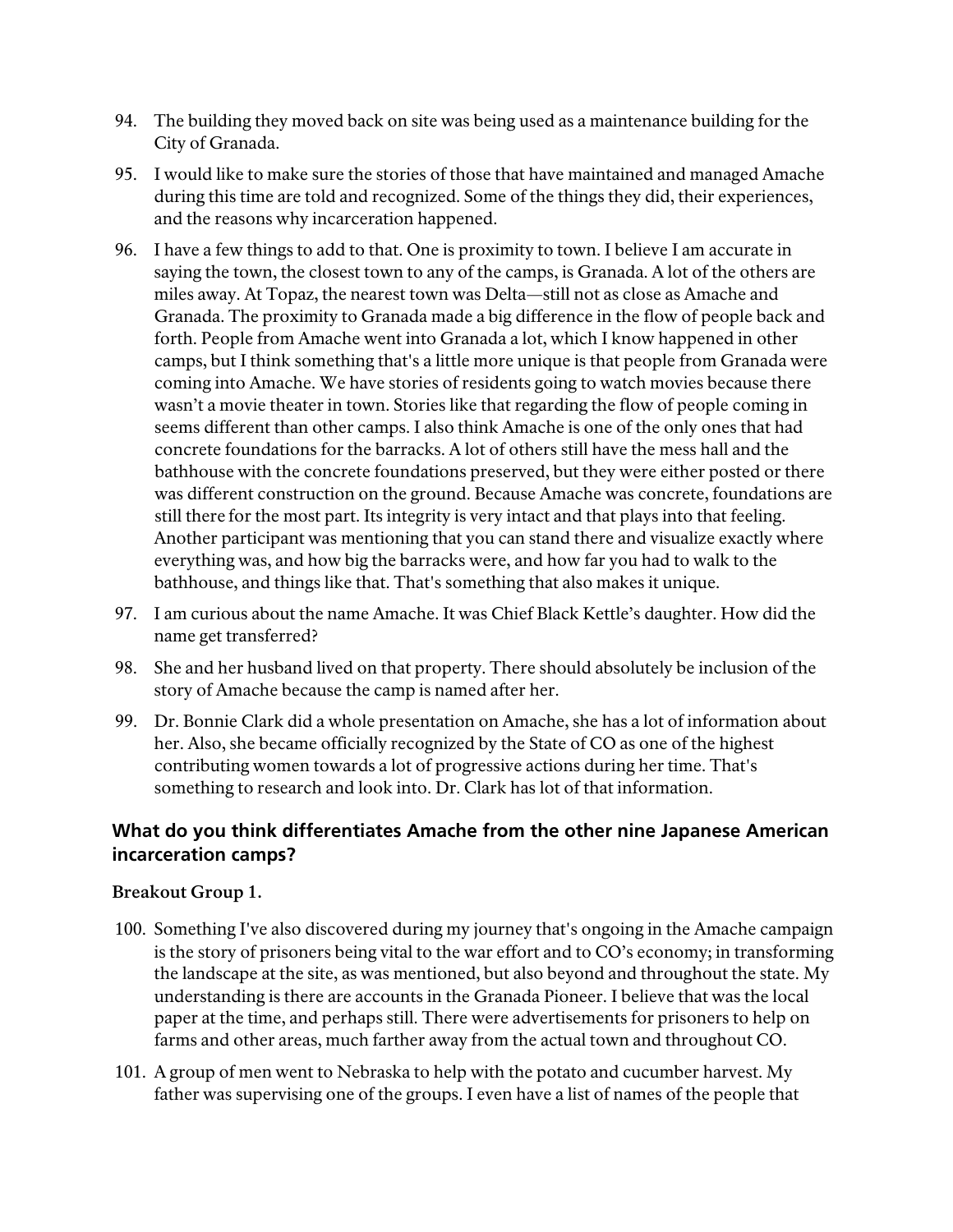went out to do this. After a while, they were met with a lot of overt racism, so they packed up and went back. They also did quite a bit of farming at Amache itself.

- 102. Amache also had a group of about 30 men that resisted being drafted. They did not do this as an organized group like at Heart Mountain, but on their own over a period of months. They went on trial in Denver and were eventually imprisoned at the prison camp above Tucson AZ (Santa Catalina Mountains). Noboru Taguma was one of the resisters from Amache that was sent to Santa Catalina; (reference to another participant)—his father was one of the resisters also.
- 103. In listening to the previous comments, there were a lot of differences compared with other camps. In Parker CO, signs stated "Japs not welcome." The experience at Amache may have been different.
- 104. I would reiterate again the Midwestern location of the site. We think of these sites generally as being in the west but when you look at the proximity to Kansas, I think there's a unique opportunity for the folks in our area to learn about Japanese American incarceration. Museums, institutions, and Japanese towns in different communities are typically located on the West Coast. It would be interesting to see how that geography changed the experience, or even influenced interactions in the local communities and the types of work being done.
- 105. There was a work camp near Tucson, which built the highway over the mountains and currently is named after one of the workers. I think it's named after Gordon Hirabayashi.
- 106. The road isn't named after Gordan Hirabayashi, but the site is now named after him and it is part of the trail that bisects the middle of Arizona. It is a mule pack station, I believe. It's possible to see the footings of the old prison, and at one time it was a camp for young boys. However, my father worked on the road itself, and it goes up to Mount Lemmon where there is a resort. Because Tucson gets so hot, they wanted to have a nice cool place to go and hang out, so they created that road.
- 107. Gordon Hirabayashi is significant as one of the four Supreme Court cases.
- 108. Poston brought in a half barrack in 2018, which had been burned down by arson and it was necessary to find another to replace it. This is a danger in the current unpredictable (political) climate.
- 109. We reconstructed a barrack after many years' searching for any original ones. We actually did a building and inventory survey in the region prior to embarking on any/all of the current reconstructed/restored buildings that exist there now.

- 110. Emphasis on the relationship between the incarcerees and the local town.
- 111. It was the smallest of all of the camps, or one of the smaller ones.
- 112. There was a sympathetic welcome for the Japanese Americans by Governor Carr in a time of polarization, such as those that we are facing today. Japanese Americans were perceived as the enemy in some respects during WWII, yet the courageousness of the Governor and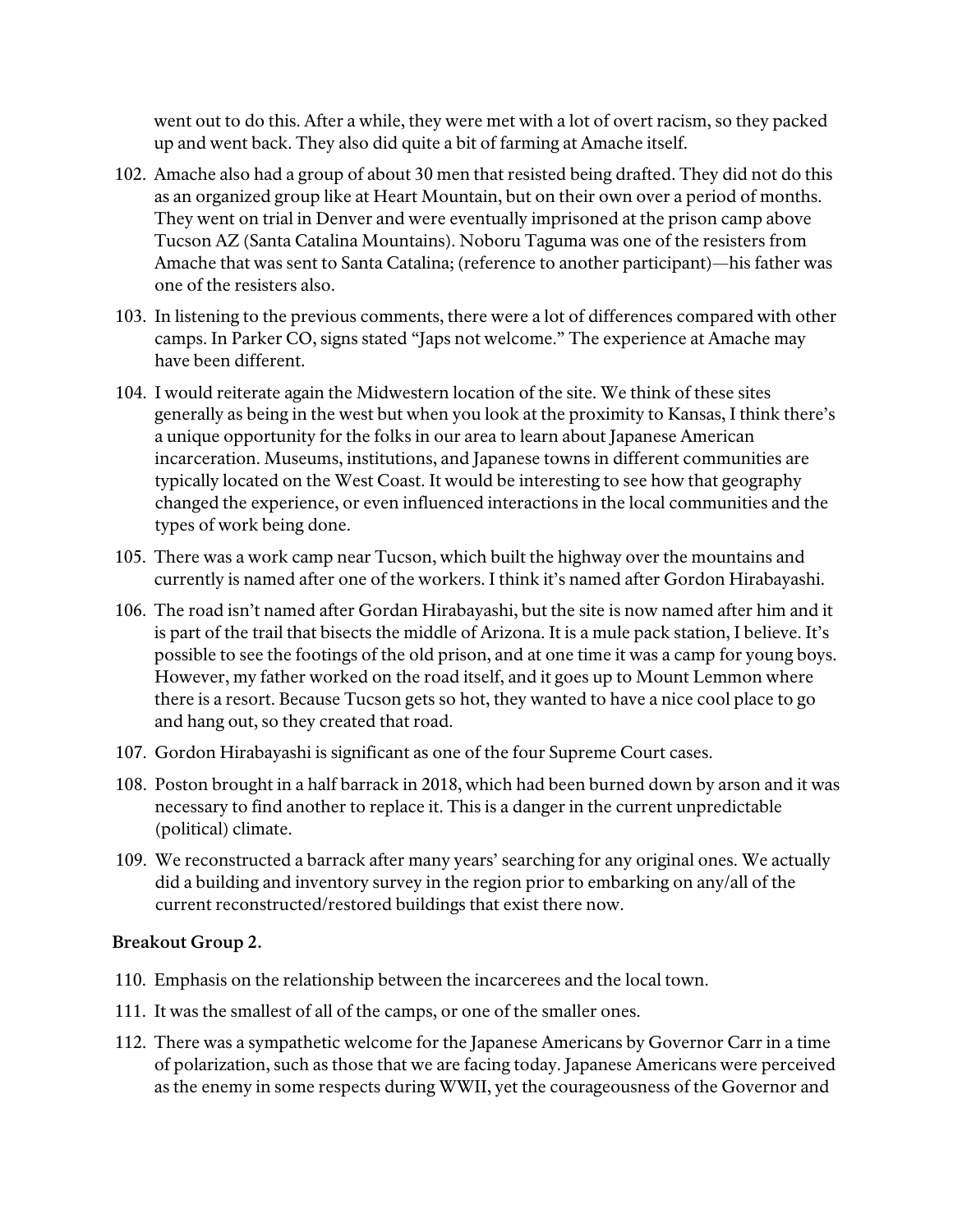positive synergy by the people of Granada is a lesson that we need to preserve and promote.

- 113. There is mention on the map of the extended area of the camp where the fields were, various crops under cultivation for the camp and for the town. At most of the camps, there were extensive improvements to the land in terms of productivity. I would be curious to know how the camp administration controlled the workers going to these fields to see if there is any variation in how this was handled at different sites. I read that Amache had the least amount of protests or unrest compared to some of the other sites. Were the operations directly organized by camp managers? For instance, at Tule Lake, they were harvesting beets—different cultivations at various sites. Given the relationship with the town, did this affect how camp residents were allowed or able to conduct their activities in the various fields [where] they went?
- 114. Amache had 10 square miles of agricultural facilities that were pre-existing. This is one of the reasons that Amache was so effective agriculturally; not only were they growing enough food for the camp, but they were shipping a surplus to the armed services and other camps. It was on private land, taken by eminent domain. Looking at how closely related the town, fields, and administration were and the impacts of this could be something to research in the future.
- 115. The other sites preserved by the National Park Service are along the Pacific Rim. Amache is unique in that it is in the Great Plains, on a well-traveled highway; it receives visitors from the Midwest and the South and therefore has a different audience. It is one of the farthest-east camps with such strong integrity that it tells a unique story to a different audience.
- 116. Amache still has the roads, whereas at other sites they had to re-create or reconstruct the roads. A Stanford professor ([who] spent time at Tule Lake and Amache) wrote a book about what makes Amache unique, and the summer projects that occurred there make it unique from the other sites as well.
- 117. The physical characteristics that are still there; it has a footprint like no other camp. These are historic resources that need to be protected and ensured that they remain intact and continue to interpret that site.
- 118. Hope that the documentary becomes an integral part of this process. That is unique to this camp, to have a documentary made about a grandfather and his experience at the camp.

- 119. One of the reasons is that very few camps have high-school personnel helping out. You don't see that with the other nine camps.
- 120. The shared space, the historic space, there's also an archeological site within the landmark boundaries that hasn't been the subject of much historical scholarship.
- 121. I'm not sure how many other sites have connections to universities, like the archeology connection at Amache and the exhibits they've put together. Another thing that makes Amache different is that it was a model camp. They had livestock. They had vegetable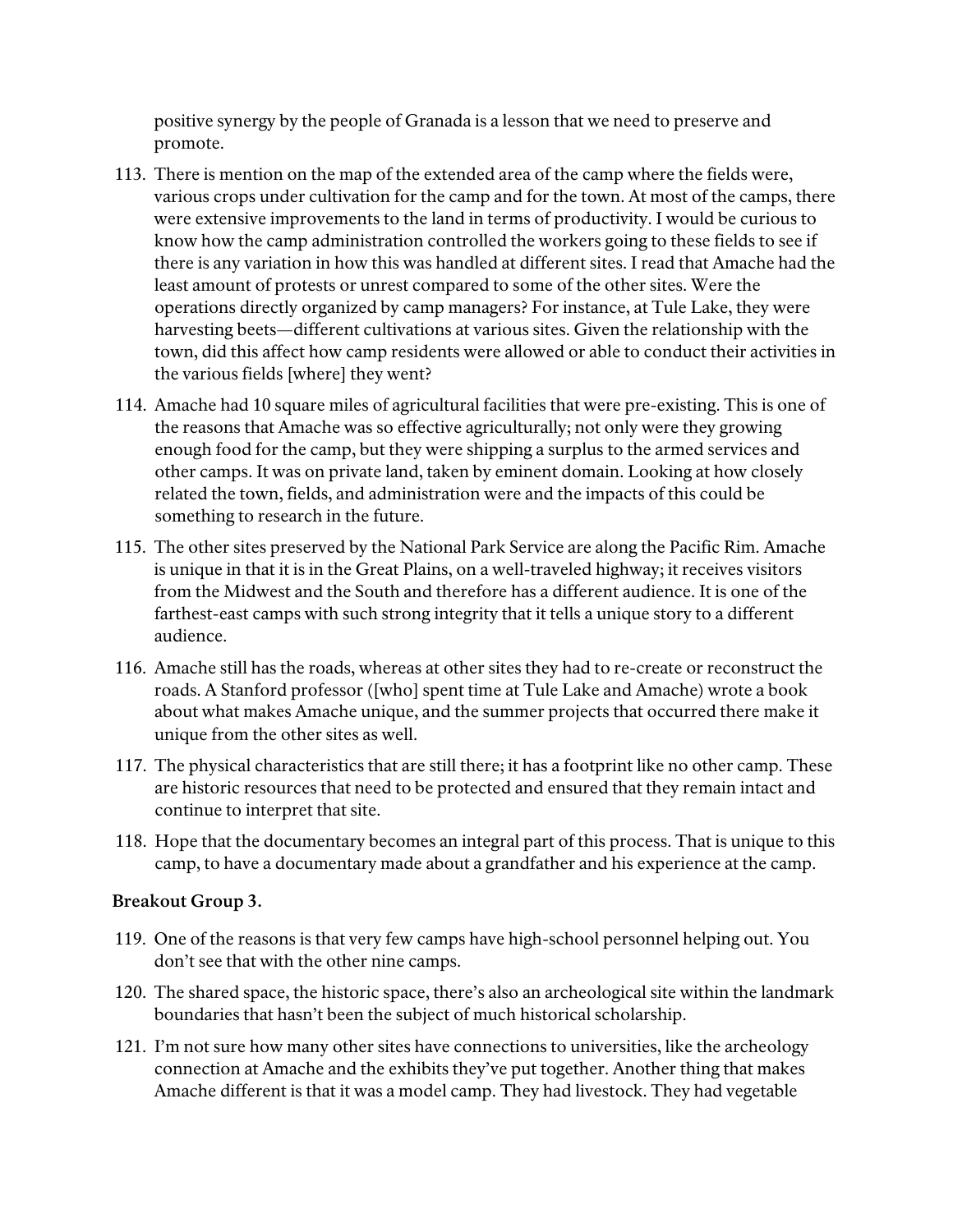gardens. A lot of the crops were sent off to other camps, from what I understand. There's also the x-ray machine at the camp, which was such an advanced piece of technology that, when the camp closed, it was sent to Lamar. As a model camp, Amache was able to get that kind of stuff.

- 122. Amache had the lowest number of "no-no's" and highest number of "yes's," but at the same time, there were high numbers of draft resisters, the story of people moving around, people coming to Amache from Tule Lake. You need to have multiple sites to tell that story of moving around.
- 123. The trees that were planted there are different. Everything at the site should be considered a cultural resource.
- 124. I thought about this question the most. It's the people that made it unique. The people adapted and made the best of a horrible situation. For the NPS, there are more Civil War sites than just Gettysburg. There are other Civil War sites. There are other aspects of Amache, too. There were the 300 families displaced to build the incarceration site. It's the people that make it unique. It enveloped the town of Granada. People walking to the fields to go to work walked through town. Kids incarcerated at Amache would walk to town to go to the movies.
- 125. Every incarceration site is unique, and every site has commonalities. Amache would be the representative of the incarceration camps for the eastern side of the U.S. People driving down U.S. 50 and seeing Amache will stop if it's an NPS site.
- 126. Question: Will NPS be looking at the entire area? Just the living area?

- **127.** Regarding the government, Governor Carr requested to have a Japanese-American work in his house during and after the war. I have letters between him and his wife and mother discussing that experience. Adam Schrager wrote a book about Governor Carr and a few pages describe the Yamato Colony out of Livingston, California, which was a very unique Japanese-American community. Pretty much all went to Amache as a group. There's a book about their lives previous to that.
- 128. No other of the camps had a facility like that. That facility not only made materials for the camps, they also created silk-screen posters for the Armed Forces to be distributed throughout the country. There was the painter who created the evacuee painting in the Japanese-American Museum of his wife kneeling in a chair at a window. [It's] probably an iconic painting. A lot of interesting people who went through there and started with nothing and ended up being a tremendous asset to America, and that story in itself I think is fascinating. I have several pieces of original art that I would love to be able to put into a museum. I knew it could be economically sustainable.
- 129. I will second and further emphasize the point about the silk-screen shop. I think it's super unique. There was one that was started in Heart Mountain but it didn't survive, and equipment was shipped to Amache and that's the only successful one that operated throughout the war. It operated on Navy contracts. U.S. Navy contracts. The U.S. Navy was having people incarcerated against their will to print training products for them. I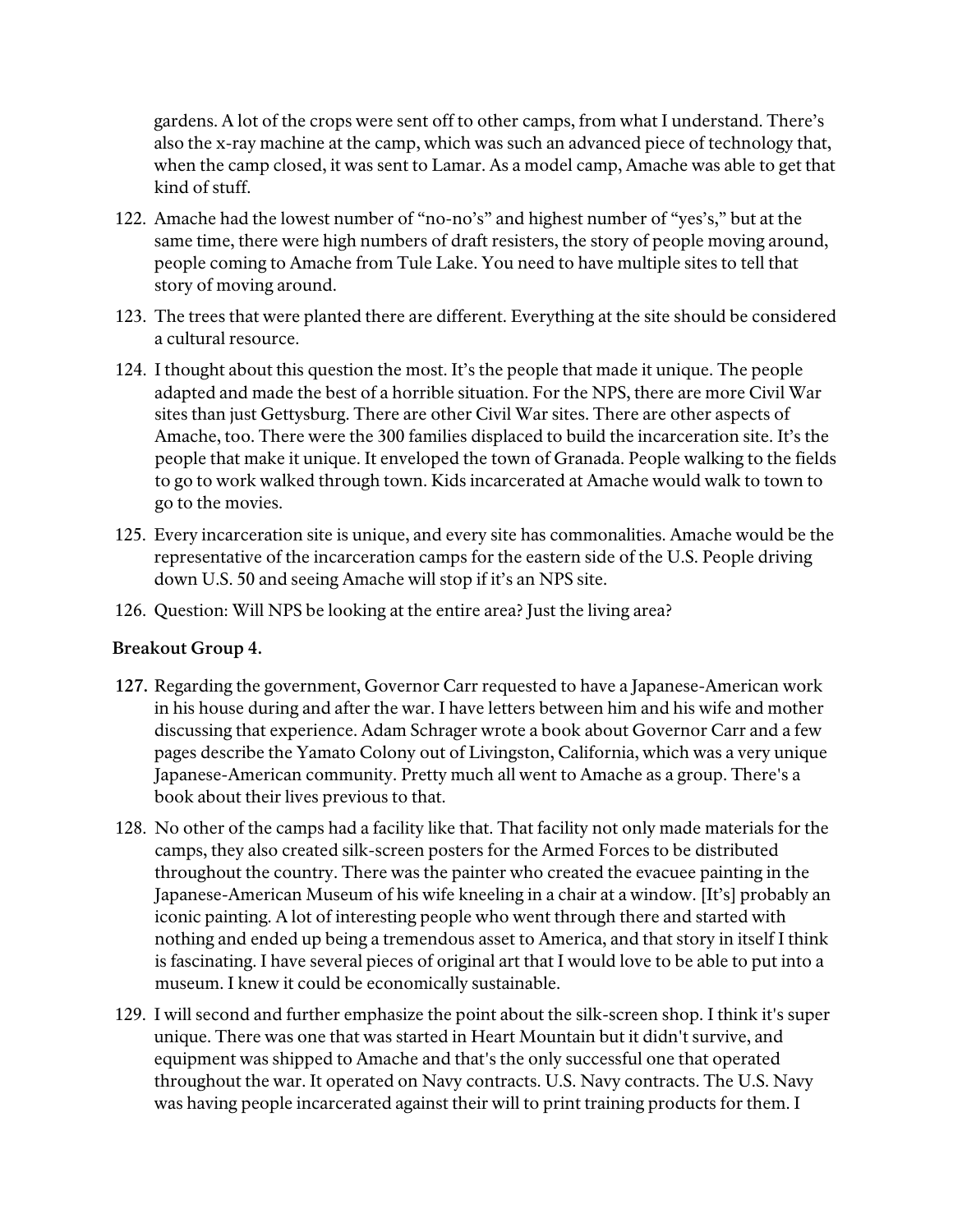think there were 400,000 actual products and pieces produced for the Navy. At one point in time I knew the dollar amount. I wrote the PDF entry on the silk-screen shop. The uniqueness is also that people were producing things for themselves. There were dance posters, wedding invitations, Christmas cards—all these silk-screen materials that other camps don't have. They have similar items in various other forms but not in silk screen from a silk-screen shop. The ephemera material, the paper from Amache, is unique from other camps because of that silk-screen shop. I've done a lot of research and did an actual digitization project several years ago where we were asking people to bring us things they had, handmade objects and things from camp. Many have pieces from the silk-screen shop still in their home collections.

- 130. I want to add, the proximity to the Sand Creek Massacre National Historic Site. It's outside the scope of the special resource study, but because of the proximity, there is some synergy or management synergy. Those are two very powerful and compelling stories in a small geographic area. It relates to criteria 4, which evaluates management alternatives including NPS management. In thinking about who best to tell the story of the camps, and to potentially manage the site in the future, there are no other federal agencies that have the expertise interpreting and telling the story. The NPS is the only federal agency that has this expertise to manage and interpret the sites. The Bureau of Land Management, the Forest Service, Army Corps of Engineers, none of those other federal agencies have that expertise or made the investments the NPS has made. It's a national story and should be told by a federal agency. The other thing related to that, in terms of state park management, they do great work. But they don't have any other sites like this and have medium investments as an agency.
- 131. As part of what others are saying about the stories, the NPS is in the most appropriate position to tell this story, I think another key point is, the story of incarceration cannot be told at just one site. The story of incarceration cannot be told by just one, as each of these camps are so unique and they have their own story, characteristics, and personalities. Plus, the movement of people between all of these camps coming from different areas connects all of them and makes it important to think of as a network, rather than just one site being able to tell a blanket story.
- 132. The story of the Amache school needs to be told as well. They had quite a sport's team there. It was quite a school and garnered quite a few honors. The youth among the camp inhabitants, that needs to be told as well—how they dealt with adversity, a lot of impressive stories have come out about that.

### <span id="page-20-0"></span>**Do you have any other ideas or comments you would like to share with us?**

#### **Breakout Group 1.**

General expressions of gratitude and support.

#### **Breakout Group 2.**

None given.